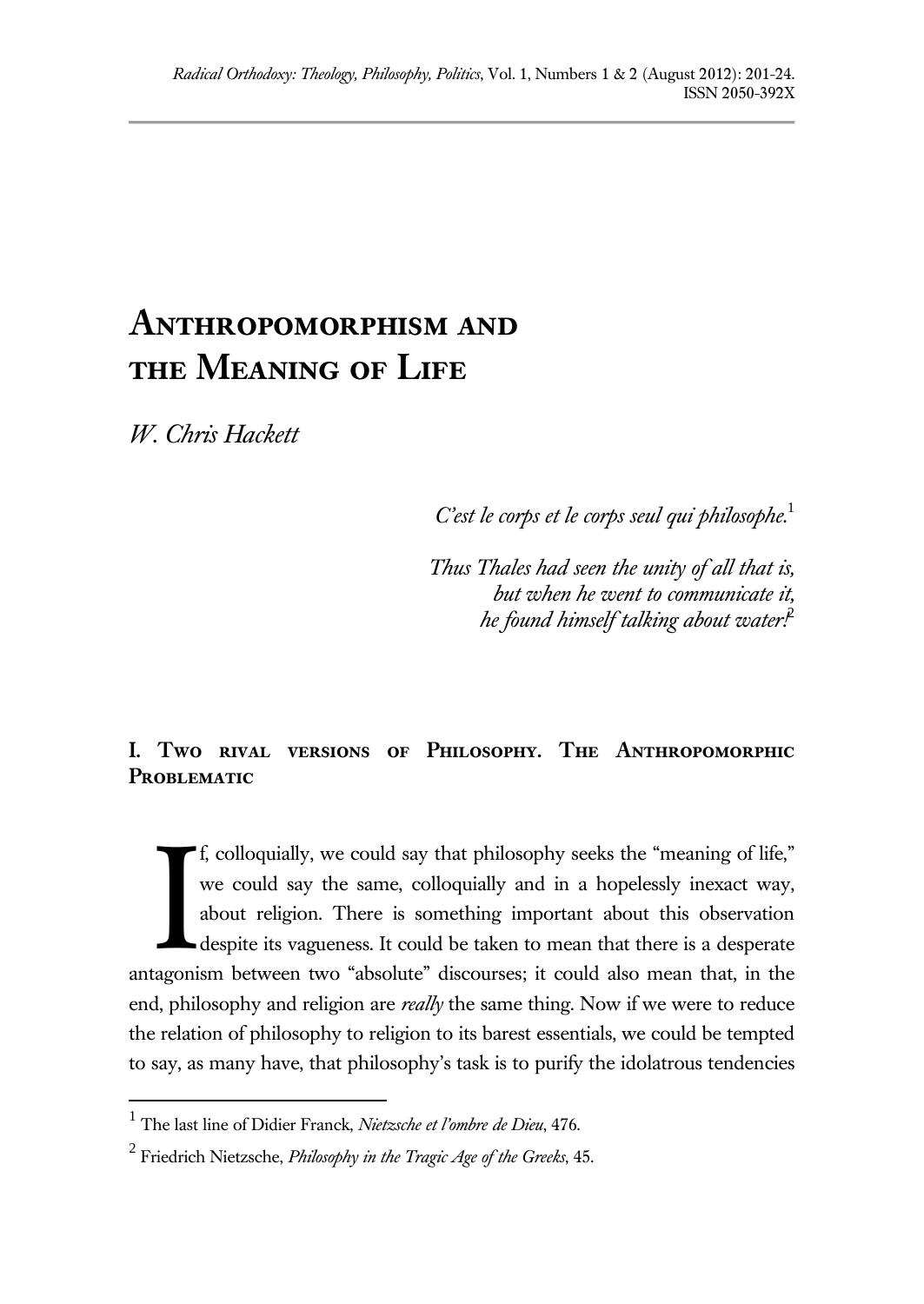of religious thinking to reduce the Absolute to its own concepts, a result, seemingly, of the unqualified and unsurpassable status "revelation" inexorably plays in the religious system. This is the greatest and most traditional account of the philosophical task we have. It could be called, at its most pure, the "philosophy of revelation." Such a description of philosophy could stand for the classical, that is, the Greek view (in the critique of the myths by a purified logos) as much as the modern position (in the critique of revelation by an autonomous reason). Of course, neither of these traditions can be reduced to such a simplistic scheme, but it does tell us something important: in both instances, philosophy is conceived as a critique of the native human tendency toward anthropomorphism. $3$  It assumes that religion, in its attempt to penetrate the sphere of truth, to reach the unconditioned, can only be thought in categories of *merely* human dimension, natively inadequate for the absolute. At best, philosophy is something post-religious, though accomplishing everything the cult attempts (as in Plato and Hegel) or it remains skeptical (as in Xenephon and Kant). But is this description the last word, the *Christian* word, about philosophy? The question before us is not whether religion, even Christianity, is hopelessly "anthropomorphic," but rather how the seemingly crude and necessary "anthropomorphism" of Christianity can assert itself as absolute. What is the philosophy that the elevation of historical revelation to the level of absolute truth requires?

#### **II. Reflection on the problematic in nuce**

In order to examine our topic, I offer a meditation on three epigrams, one from Edith Stein, the philosopher-saint, and two from Pascal.

 $3$  Of course, "myth," as a theoretical category, is the result of the separation of philosophical logos from out of the cult and the turn of reason's speculative gaze upon it. Myth is cult in the terms laid out by philosophical logos. Such a logos, as we will see in Plato, *depends* upon this relation, the relation *to* myth *on* the hidden ground of cult, even as it claims to separate from it.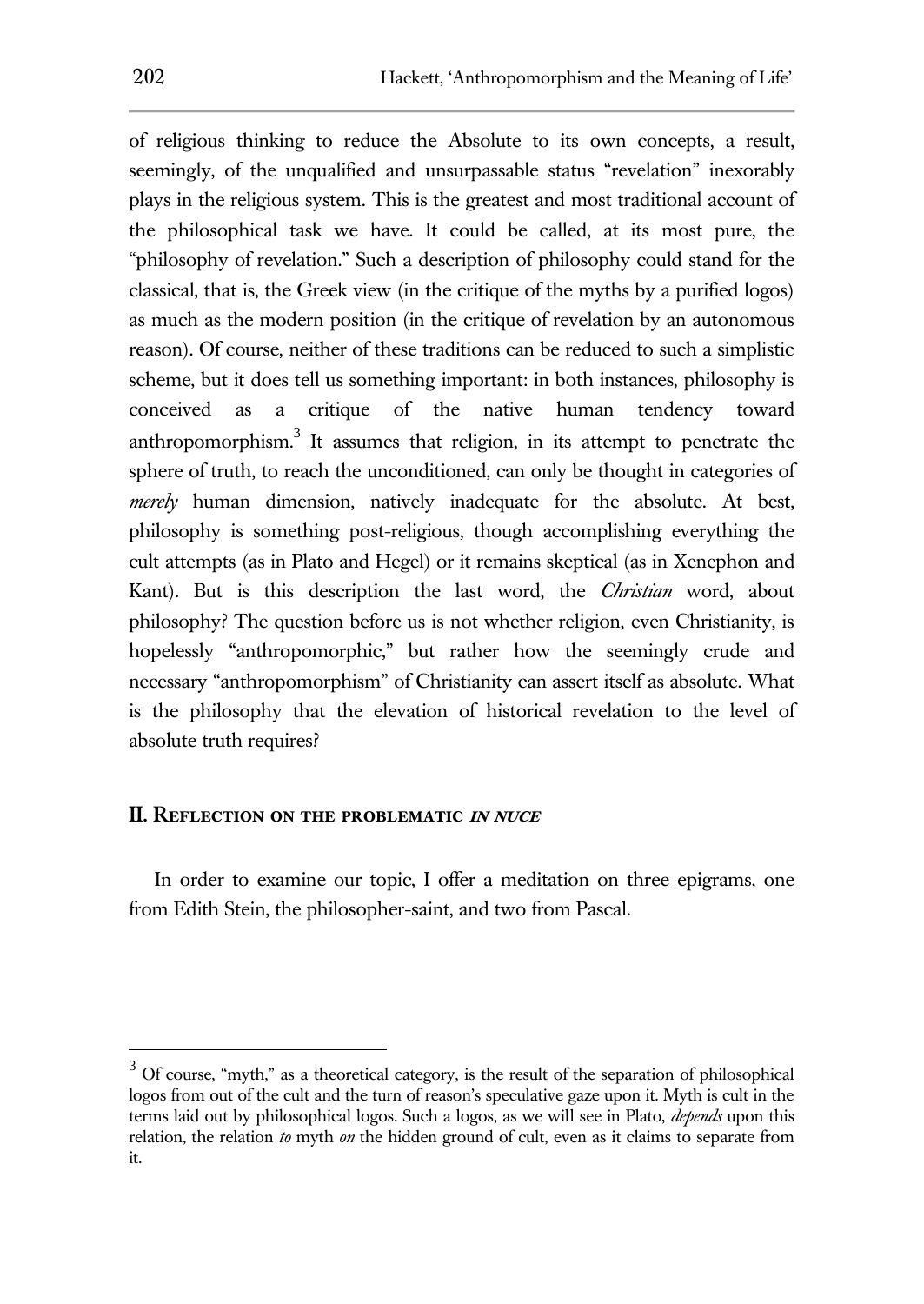A. Any word spoken about God presupposes a word spoken by God.<sup>4</sup>

B. Something incomprehensible is not for that reason any less real.<sup>5</sup>

C. Speaking of human things, we say that it is necessary to know them before we can love them. The saints however say that it is necessary to love divine things in order to know them, and that we only enter truth through charity.<sup>6</sup>

A. Our first epigram discloses the religious, theological and revelatory starting point for any truthful speech about God, and by implication all truthful speech whatsoever, insofar as truth and God are inseparable. The point I would like to make is that the thesis of such inseparability is an *eschatological* statement: only a final word can justify it. The necessity of such a final word of justification for philosophy and that philosophy cannot provide itself was anticipated by Aristotle when he noted that metaphysics or first philosophy can only be justified at the far end of undertaking it.<sup>7</sup> Philosophy is always a risk.

B. Our second epigram is an attack on the "modern" reduction of reality to an a priori condition of intelligibility, as in, most dramatically, the concept of the principle of sufficient reason. In a similar manner, perhaps, to Nietzsche, Pascal discerned an implicit, self-blinding atheism at the heart of the elevation of scientific or Cartesian reason to an absolute principle. If there is in fact an atheism intrinsic to our concept of conceptuality and therefore to our philosophical attitudes in general, then what is required? Perhaps the truth of the matter, Pascal suggests, is precisely the opposite of what the universalization of scientific modality of reason presupposed. Historical thinking turns on incomprehensibility.<sup>8</sup> Jean-Luc Marion, for example, in his *Certitudes négatives*, has recently shown incomprehensibility to be an implicit principle of philosophical thought, even of thinkers at the height of modern philosophy: the

 4 Edith Stein, *Les Voies de la connaissance de Dieu: La Théologie symbolique de Denys l'Aréopagite*, 24.

<sup>5</sup> Pascal, Pensée # 19, 55.

<sup>6</sup> Pascal, *De l'art de persuader*, §3, 193. Jean-Luc Marion insightfully comments on this thesis in §25 of *Sur le prisme métaphysique de Descartes*. Cf. also Pensée # 864: "Truth is so obscure in these times, and falsehood so established, that unless we love the truth, we cannot know it."

<sup>7</sup> Aristotle, *Metaphysics*, *A*, 983*a* 10.

<sup>8</sup> See Jean-Luc Marion, *Certitudes négatives*, §1, 11-20.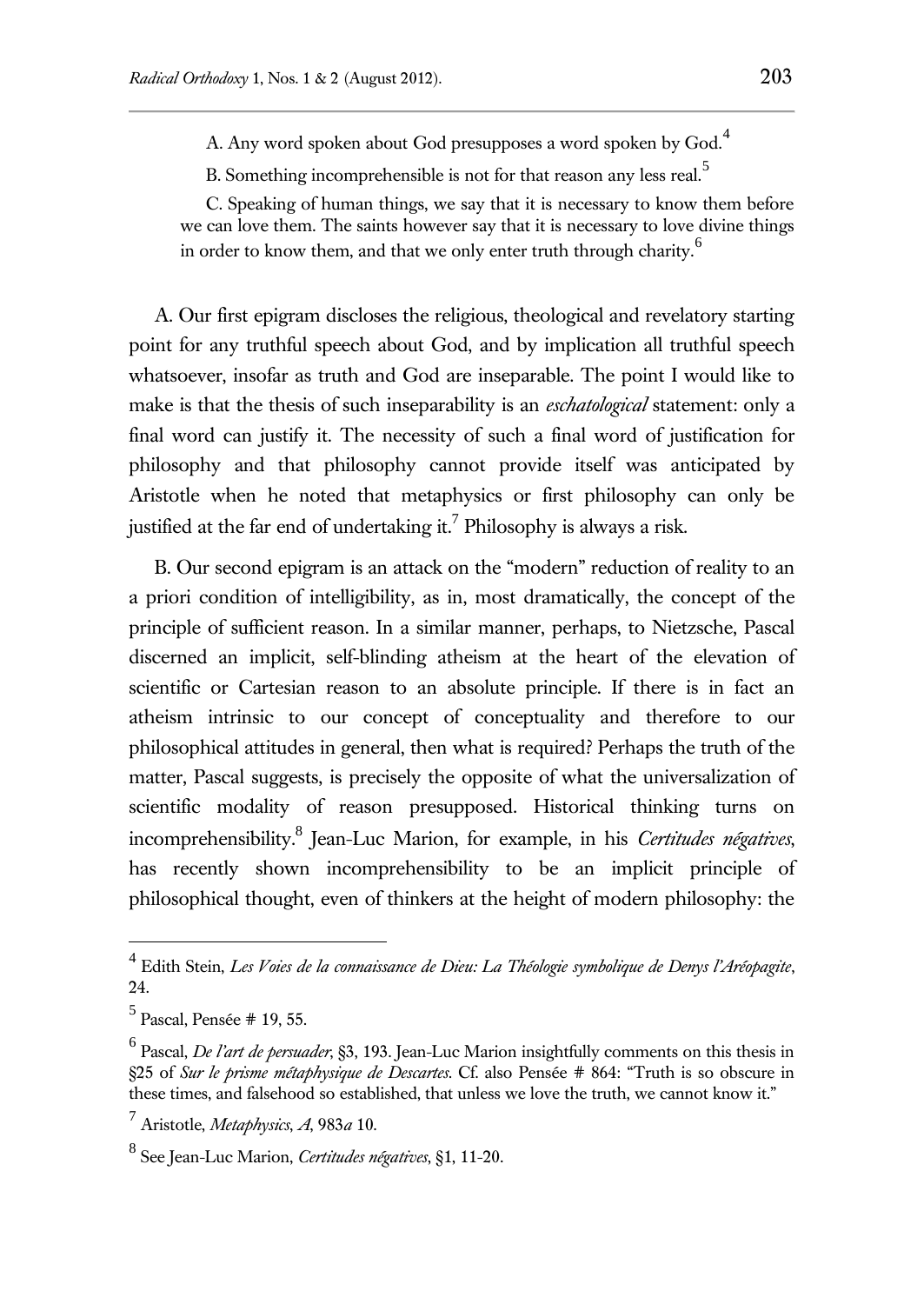certitude of *unknowing* is greater than the certainties achieved by reason, or rather, is the highest certitude of reason, and, as an *infinite* certitude, is precisely the implicit principle for the lesser certitudes of reason on which modern philosophy is erected. Does such a principle of "insufficient reason" point to the theological, the religious and to revelation as the paradigmatic case, then, for philosophical reason itself? Despite the principled atheism in his thought, Hans Blumenberg, with his Husserlian/Nietzschean awareness of the metaphorical origins of concepts, may provide the first steps for philosophy to discern a more radical path, a second and complementary vocation to that of purifying critique, a supernatural one, within which the "pagan" path finds itself to have been always already inscribed: the eschatological horizon of history.<sup>9</sup>

C. Our third epigram and principle for philosophy, therefore, discloses the two-fold path of thought, grounding the first path (that is, things seen from a *relatively* "natural" perspective, or reason without *explicit* grounding in revelation, as in the Greeks or the moderns) in the second and greater one, the epistemology of sanctity, where the proper insolubility or incomprehensibility basic to philosophical problems is not solved but nevertheless finds its greatest realization as incomprehensible, insoluble and therefore most fully philosophical.

#### **3. Repetition of the Reflection**

 $\overline{a}$ 

A. So let us reflect more extensively on our first epigram.

Any word spoken about God presupposes a word spoken by God.

 $9<sup>9</sup>$  The debate with Blumenberg is not primarily, then, about the mythology of modernity, i.e., whether the "secularization thesis" or justified "self-assertion" is the principle of modernity. Rather it is one of discernment: Does the "principle of incomprehensibility" succeeds in more profoundly elevating the principle of reason itself? Thought, the interpretation of the intelligibility of things, turns on a choice that is always already made. Plenitude or lack? All or nothing? Antinomy (as in Florensky) or the insurpassability of and the "courageous" absolutization of contradiction (as in Hegel) for reason? Perhaps the embrace of antinomy, beyond contradiction, reveals the "courageous" embrace of contradiction to be less noble than at first sight. Blumenberg sides with Hegel here, as his "metaphysical" naturalization of the absolute as nature's terrifying facticity demonstrates.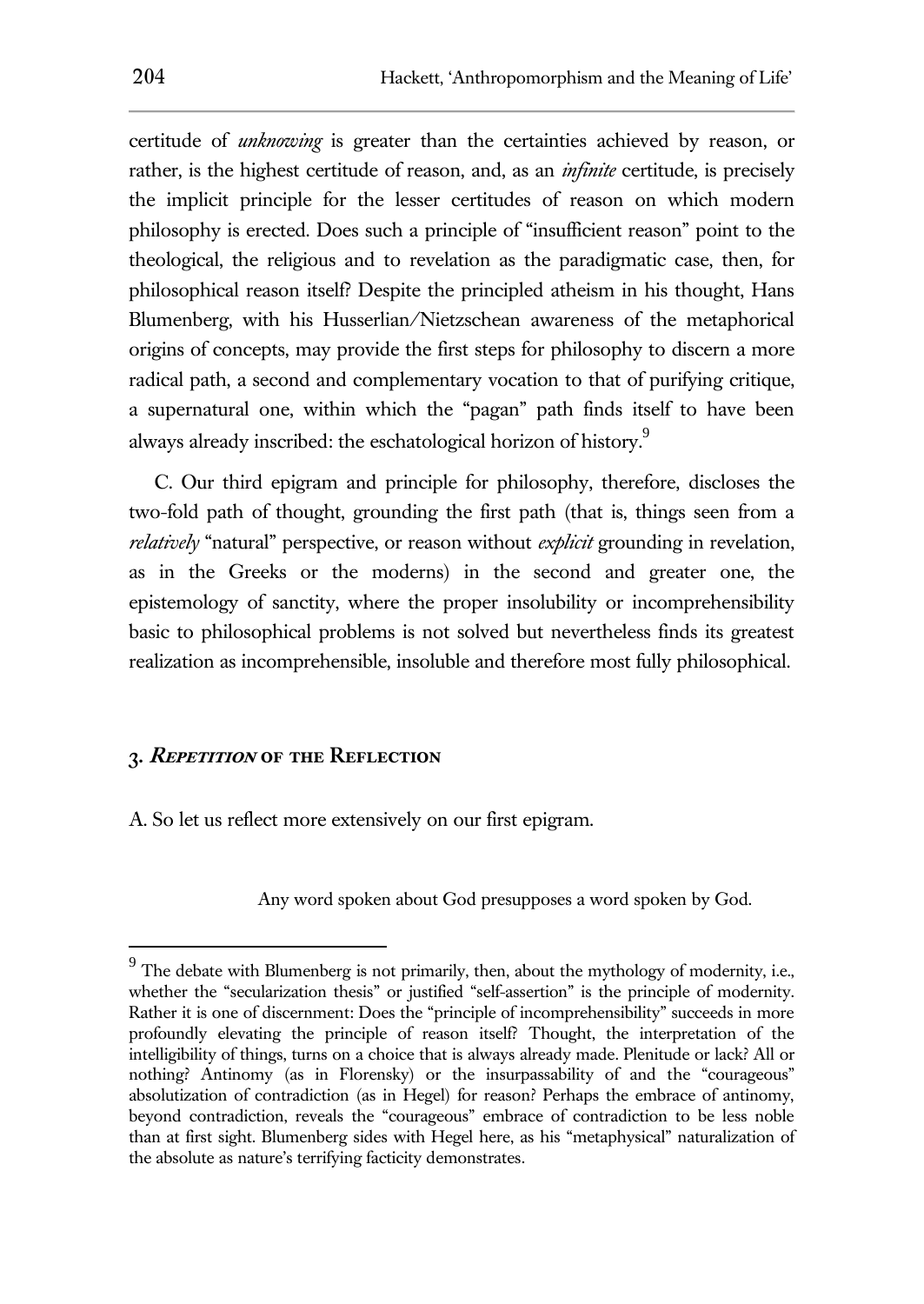Stein's epigram, just quoted, is a simple idea, but rigorous, and difficult to think through in all of its implications.<sup>10</sup> Of course, I share this title with a text of the great pagan neo-Platonist Porphyry, who like his early Christian interlocutors, believed that philosophy's greatest question is the question of God, for it is in God that philosophy's own soteriological quest is finally realized. And what is this quest? Is it not to say something true, to speak the human truth par excellence, indeed to embody the truth itself? Could not one even say, therefore, that the task of philosophy is *to make the word flesh*? If so, then incarnation is, according to philosophy, *the* human task. The truth par excellence is divine. Yet there is a problem for philosophy: *only* God speaks truly of God. Porphyry, for example, who, at its end, epitomizes the singular quest of classical philosophy, never gave up searching for the single path to truth, the path that unites in itself every human path.<sup>11</sup> He was of course certain that Christianity was not it. How could a fragment of history itself serve as the key to the whole of the human quest for truth, the revelation of absolute truth? Put another way: man, a creature within history, speaks of God only secondarily and at a distance from God's speech. Restating Porphyry's question, we could therefore ask: How then does man speak truthfully about God? If man's speech is inherently "untruthful" at least in the light of the divine speech (where God's Word is one with God himself), then how can God speak truly about himself to his creature? Christianity offers itself as a path for philosophy here and would seem to be philosophy at its most philosophical, even if, simultaneously, the love of wisdom must be "crucified," must become "folly," in order to find itself. A Pauline conception to be sure; and such also was the Patristic conviction about *philosophia*: Christianity was the place where the path of life and thought can truly become one. The "scandal" of reason, its inability to ground itself, to invoke the truth that it seeks out of its magical incantations, is the first condition of

<sup>&</sup>lt;sup>10</sup> I attempt to work through the major implications of this single idea in my doctoral dissertation, *Philosophy from Oracles: Meditations on Last Philosophy* (The University of Virginia, 2011). Here it is the paradoxical conditions that the primary data of Christian eschatology first place on our finitude that proffer a philosophical reflection that is truly "posttranscendental."

<sup>11</sup> See Porphyry, *Against the Christians*, 123-221.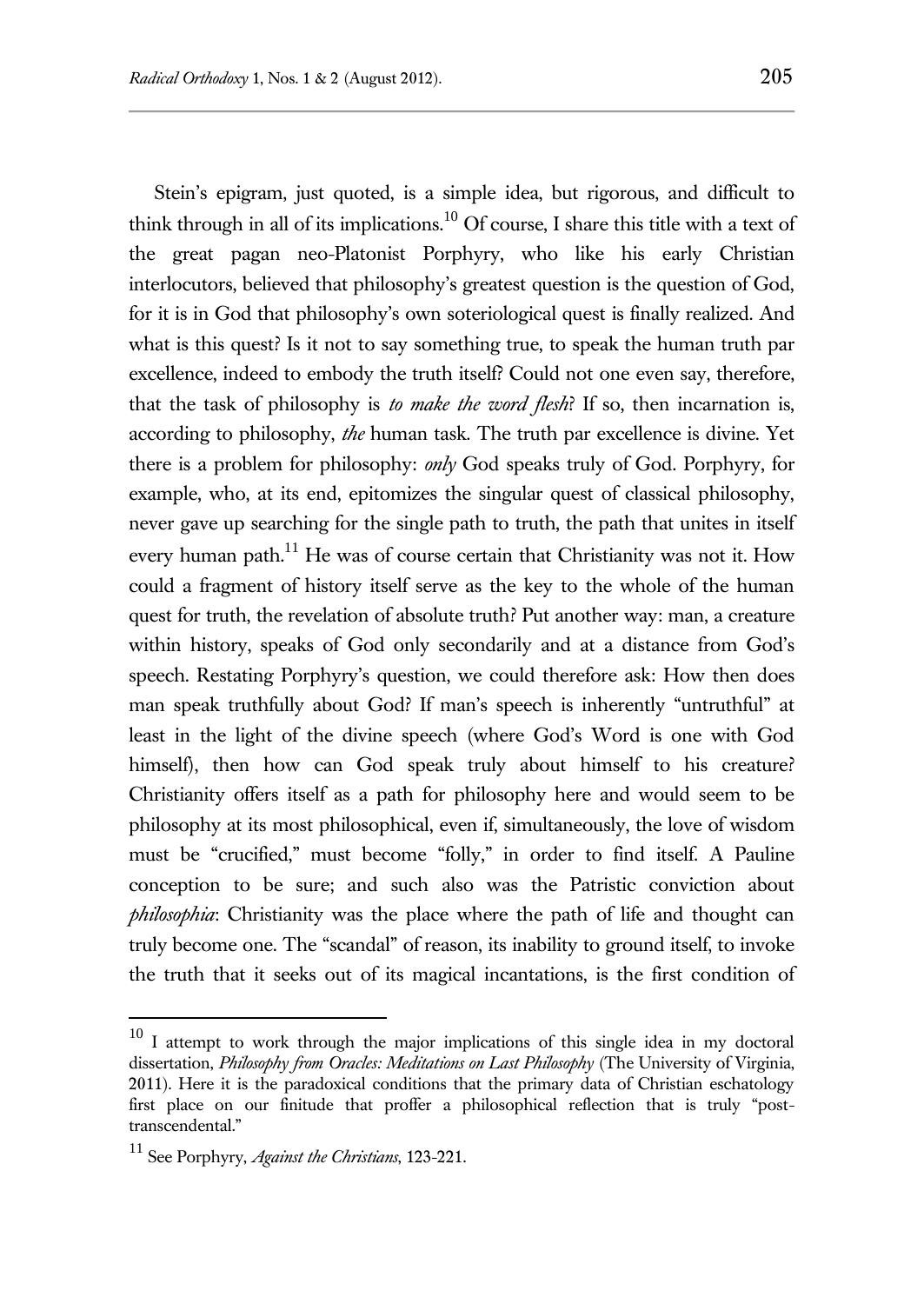reason's own rationality. Where Word becomes flesh, philosophy's quest to speak the definitive truth about man can be realized. It is here, according to Christianity, that the human task is truly undertaken.

B. This leads us again to our second epigram. This time by Pascal:

Something incomprehensible is not for that reason any less real.

God is incomprehensible; mystery is intrinsic to his nature. Yet, as Aquinas suggests, God is the most real and therefore the most *evident* reality that there is. And therefore the truth of God is the first truth and key to the discernment of the final truth of everything. Incomprehensibility – or to be less confusing, "mystery" – is therefore a sign or "indication" of the manifestation of truth.<sup>12</sup> This ought not to be a shock to anyone, though I still do not consider it a banal observation. But it does require us to rethink the limits and tasks of philosophy, particularly regarding the nature of its certitudes. For here, in truth, incomprehensibility carries the most force of evidence; and therefore unknowability, incertitude, is the most certain thing there is. Surely the divinity of God is the paradigm of "mystery" in this sense? The most suggestive question is to ask how this divine incomprehensibility can be approached by philosophy. Or rather, the main task is to understand how, in the light (or shadow) of the "impossible" disclosure of divine incomprehensibility, where the divine word is *fully* divine, even in history, even submitted *fully* to the conditions and limits of human finitude, that is, in the "impossible" *apocalypse* of the truth itself, human reason, *philosophia*, is offered a new vocation.

C. And thus, our last epigram. Pascal again:

<sup>12</sup> See Husserl, *Logical Investigations*, vol. 2, Inv. 1, §§1-4 (vol. 1 of English translation, 269-74). Balthasar's discussion of theophany as "indication" of the presence of the divine mystery as "kabod" in *The Glory of the Lord* VI, 9-37, is instructive.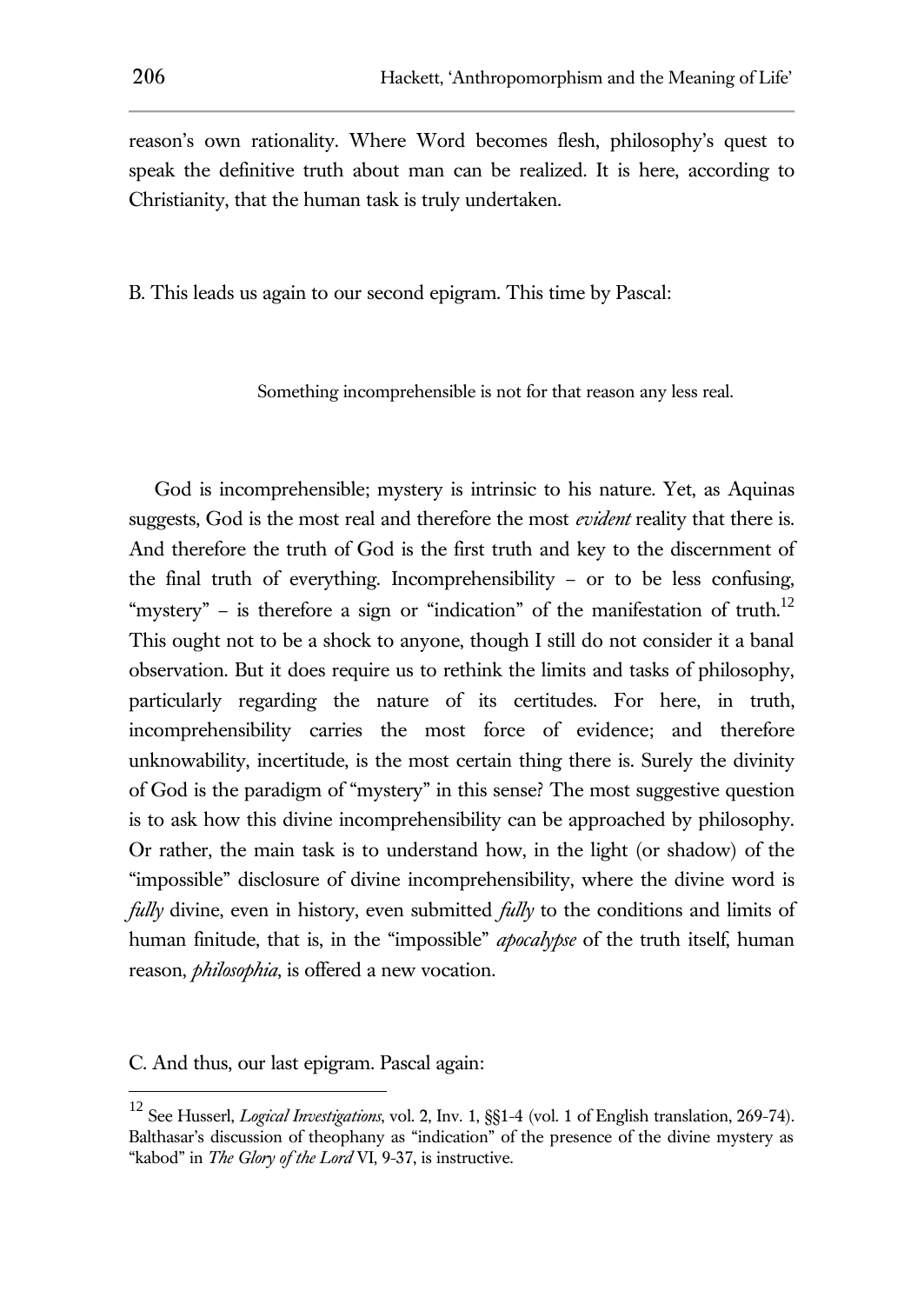Speaking of human things, we say that it is necessary to know them before we can love them. The saints however say that it is necessary to love divine things in order to know them, and that we only enter truth through charity.

This fine quotation has been expressed somewhere even more epigrammatically, where it is said this way:

One must first know man and human things in order to love them. One must first love God and divine things in order to know them.

We are all familiar with Pascal's celebrated doctrine of the "three orders," composed of, first, the material realm, the knowledge of which is governed by the senses; then the intellectual realm, the knowledge of which is governed by the mind; and finally, the spiritual realm, the knowledge of which is governed by the heart, the organ of divine knowledge and the fount of first principles.<sup>13</sup> We ought to consider this last epigram, in its simplified form, a summary of that doctrine.<sup>14</sup> And here, according to Pascal, there are two paths for reason to take. First, rising from the material world, through the intellectual and toward God; or, second, though not in *contradiction* to the first path, starting from divine speech (or oracles), one can come to think after these words and even within them: one's love of God opens reason to a new comprehension of the truth in which all things are implicated. According to Christianity, God's "final word," if truly spoken in Jesus Christ, does not bring reason to an end; rather, such a Word offers itself as *the* new beginning for thought. The philosophical quest, like anything else, is reordered around a new center. Reason is of course present in each of the three orders (the intellect is surely present in sense knowledge, for example, and vice versa), yet they remain fragmented the one from the other insofar as the key that unlocks their unity, buried within the impenetrable precincts of the third order, remains not simply unacknowledged, but unknown because unloved. The epistemological role of charity, the "epistemology of the saints," dissolves the "metaphysical" partition between nature and grace and

<sup>&</sup>lt;sup>13</sup> Cf. Pensée # 282. Cf. also Pensée # 281: "Heart, instinct, principles."

<sup>14</sup> The source of such a doctrine in Pascal is most likely Augustine: *Non intratur in veritatem, nisi per caritatem*: "we do not enter into the truth but by love" (*Contra Faustum*, 32, 18.), and is, ultimately, an expression of a generally Johannine sensibility.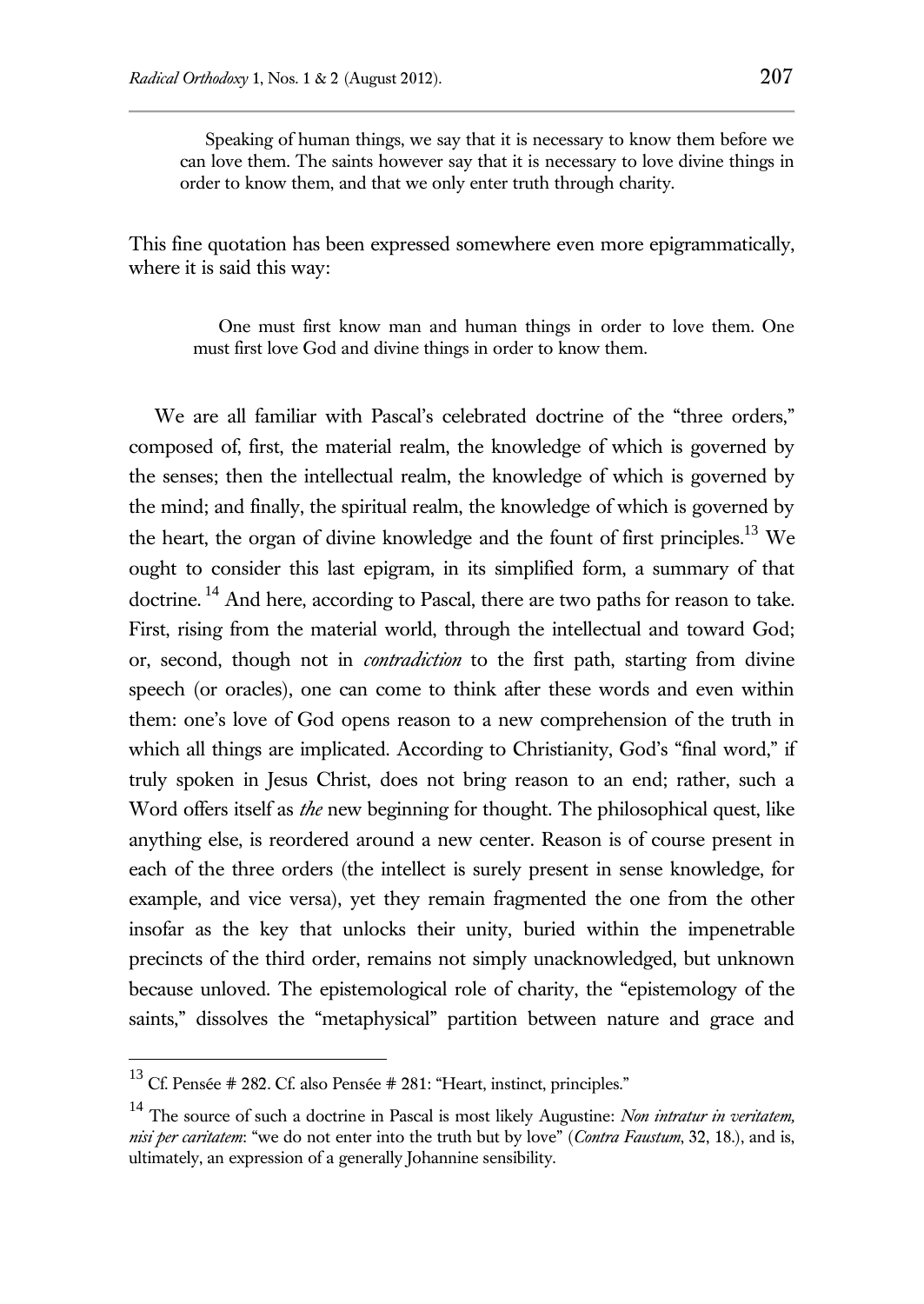contradicts, even calls to account, the attitude of a priori limitations on truth's capacity to reveal itself. The "apocalypse of truth" is the event by which truth discloses itself *as it is in itself*: the eschatological paradigm of such disclosure is of course Jesus Christ. *Question*: Does Jesus give all of God to his Church? *Answer*: Yes, without reserve. But all of God is always infinitely more than all of God. Perhaps the paradox can be expressed in this way: God gives himself completely only in infinitely transcending his self-giving, for God infinitely transcends himself. To gloss a distinction at the heart of Marion's phenomenology, between givenness and appearance, let us say that in Christ everything God can say about himself is *already* given, though it is *not yet* finally manifested. <sup>15</sup> This is why Christ, the Word of God, is the Logos, the last word, in a philosophical sense as well. The Christian mystics repeatedly teach this truth. Take the Mystical Doctor, John of the Cross, who, in *The Living Flame of Love*, discloses how in the union of mystical love with God, the knowledge of God passes over to a simultaneous knowledge of all things. As in Aquinas, the vision of God *is* the vision of all things in God, as they really are in themselves, which cannot be understood apart from perceiving (*aisthêsis*) their relation to God, that is, to themselves in God. The purifying passage of the dark nights of faith turns the soul inside out so that the body is no longer an impediment or detour through which one passes to the truth, but rather becomes saturated with spiritual light to the point of its absolute transparency to divine reality: such divinity is the end (*telos*) of materiality as the dogmas of the resurrection of the body and the unity of heaven and earth in a new and eternal creation imply. Knowledge of created things can lead you up to God, but it is only the love of God *incarnate in a life* – in other words, sanctity – that opens a new path for thought within an absolute horizon under which the various orders and domains of knowledge can be calibrated together and found mutually illuminating.<sup>16</sup> The philosophical upshot is that the limitations of knowledge, especially knowledge of God, *are not given in advance* – finitude, for example, is not an a priori limitation of divine knowledge

<sup>15</sup> See Jean-Luc Marion, *Reduction and Givenness*, 203. I benefit here from Rémi Brague's similar use of this distinction in our particular context in his *De Dieu des chrétiens et un ou deux autres*, 168.

<sup>&</sup>lt;sup>16</sup> Guardini said something similar when he theorized a "third domain" somewhere between nature and grace which comes to be illuminated for thought only by the "Übergriff" of grace. See Romano Guardini, *Welt und Person*, 1939.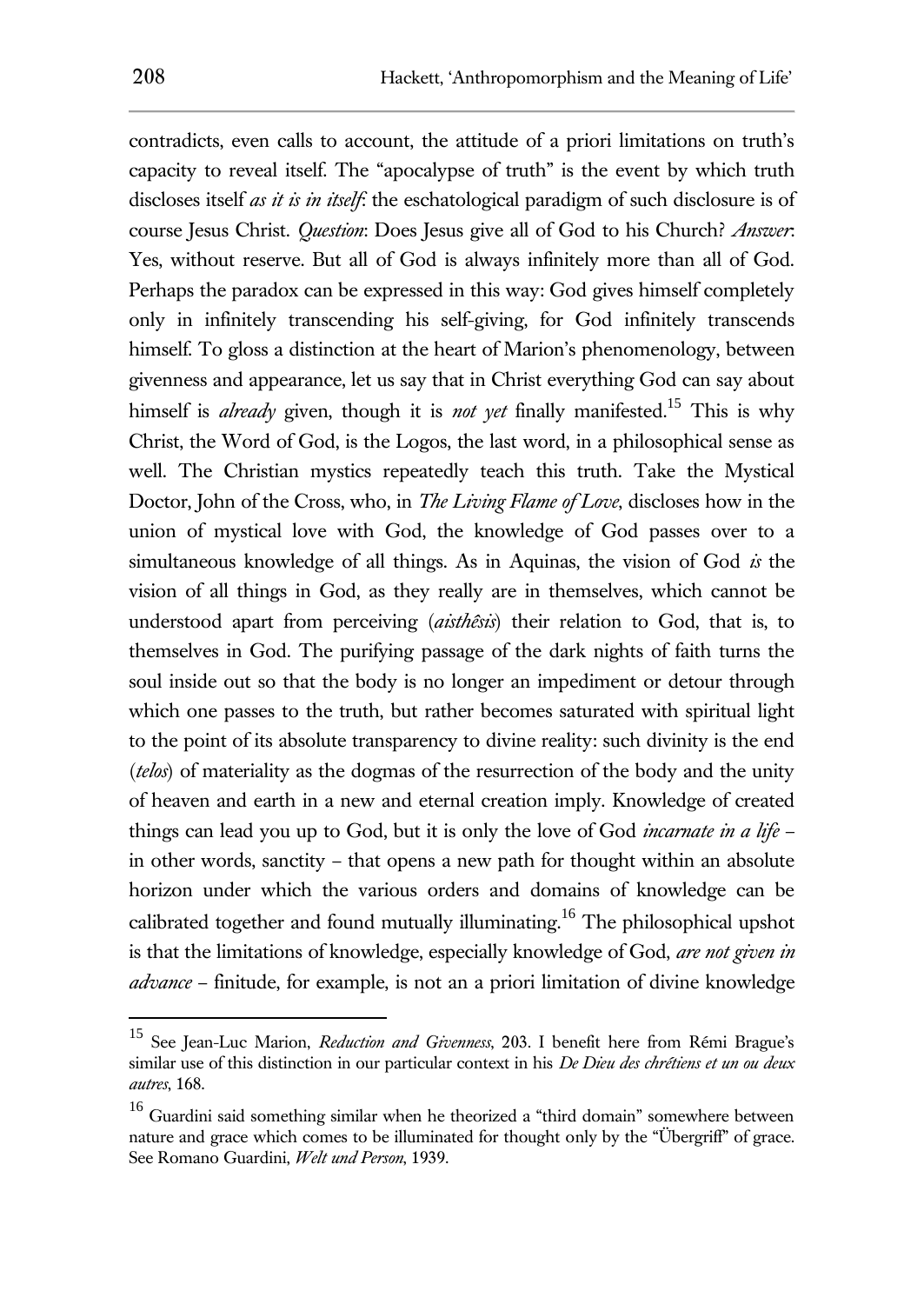– but rather its limitations are the limitations of sanctity, and sanctity is imparted by God alone. In explicating the epistemology of the saints, we are, with Pascal, on solidly philosophical ground. The mystic or saint is one who incarnates and anticipates the truth of the world to come, the last word and first principle of this world's truth, already, ahead of the end, in the present. The implications of this eschatological reversal are massive for philosophy's orientation to truth and even its own conception of itself, our "meta-philosophy." Let us take the philosophy of Pseudo-Dionysius as a brief example: for him, as a result of the events of divine revelation, symbols paradoxically exceed concepts in their capacity to signify divine transcendence. The greatest negation comes by way of an unsurpassable immersion of reason in the material symbols and names justified by God's actions in history, which critique and purify reason to a greater degree than reason, by virtue of its own self-purification in the modes of Platonic dialectic and Aristotelian demonstration, can achieve in itself. In other words, the divine Denys expands and radicalizes Proclus' insight of the negative power of images – which are in Proclus still too narrowly considered *intrinsic* to the processes of Platonic dialectic<sup>17</sup> - by means of an a priori commitment to an historical, and therefore liturgical and Scriptural, revelation as the path for the fulfillment of the philosophical quest. Here the critique of mythical anthropomorphisms is shown to be a first and lesser stage in the ascent of reason to God. The crude and archaic significations of historical revelation become bearers of an ever-greater rationality that philosophical reason must submit to and around which it must re-orient itself. Such a fundamentally Pauline position, is why, incidentally, that he takes his pen name from the philosopher-convert on the Areopagus in Athens whom Paul convinced of the resurrection from the dead in Acts 17. The pseudonym is therefore the proposition of a hermeneutic of Scripture as much as it is, reciprocally, an appeal to Scripture as the key to read his "philosophy".<sup>18</sup> The Pseudo-Denys shows us why Pavel Florensky's

<sup>17</sup> See Daniel Cohen, *Formes théologiques et symbolisme sacre chez (Pseudo-)Denys l'Aréopagite* (Bruxelles: Editions Ousia, 2010), p. 90.

<sup>18</sup> As he says in the *Divine Names*, 640a: "If there exists a man who is completely rebellious to the teaching of the Scriptures, such a man will be a perfect stranger to our way of philosophy."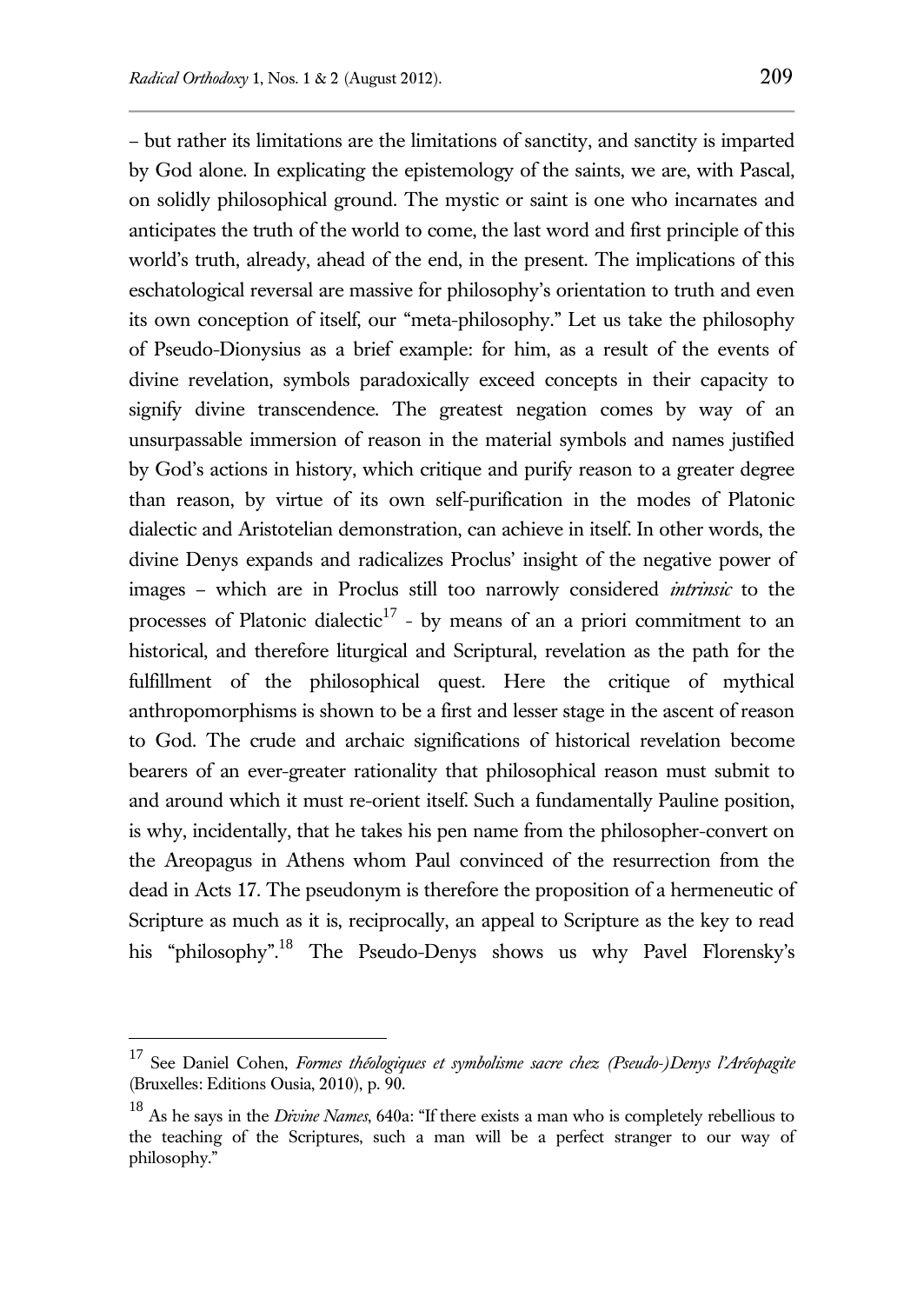statement in his mesmerizing opus, *The Pillar and Ground of Truth*, can be expanded to become a new principle for philosophy itself:

The more massively and metaphysically crudely and archaically we conceive religious concepts, the more profound will the symbolism of their expression be and *therefore the closer we will come to a genuine understanding* of strictly religious experience.<sup>19</sup>

The task would be to understand *philosophia* or Christian *theōria* (the name we can gave to that thinking in this "wilderness" where philosophy and theology are not clearly demarcated the one from the other) as a *philosophy* "from above" by contrast to what we can term, somewhat misleadingly perhaps, as "pagan *theōria*", which could also be called a *philosophy* "from below" (the principles of which are abstracted from the concrete context of (sacred) history). This distinction ought to clarify, and what I propose in fundamental agreement with Pseudo-Dionysius here, that this "pagan" way of thought, "from below," is not essentially bad in itself: remember our first epigram, and Porphyry's agreement with it – and besides, the critique of "mythical" thinking, of the idolatries of thought by concepts surely more adequate to the divine, is of perennial importance. Such is just not the *final* task, the eschatological and therefore the defining task of philosophy. Inasmuch as we still remain within history and must think from within it, and cognizant of the limitations that history imposes on us, we ought to become avidly aware that the logos of philosophy itself becomes idolatrous when it considers its first path of the critique of idolatries to be absolute, especially if philosophy has a task after the Word is made flesh, after the consummation of its task is inaugurated before its very eyes (the castigation of philosophical negation as inevitably "idolatrous" is the upshot, let us observe, of the great pagan Damscius' radically apophatic critique of his own neo-Platonic tradition). Conceptual idolatry, the absolutization of philosophy "from below" is from this perspective the highest and most pernicious of idolatries since the instrument meant for the purification of thought becomes suddenly and terrifyingly implicated in the very idolatry it can no longer hope to escape – Only a divine Word, spoken fully from within history and yet bringing history to its full term, can lead us out of the self-referential tangle created by our concepts.

<sup>19</sup> *The Pillar and Ground of the Truth*, 63. Emphasis added.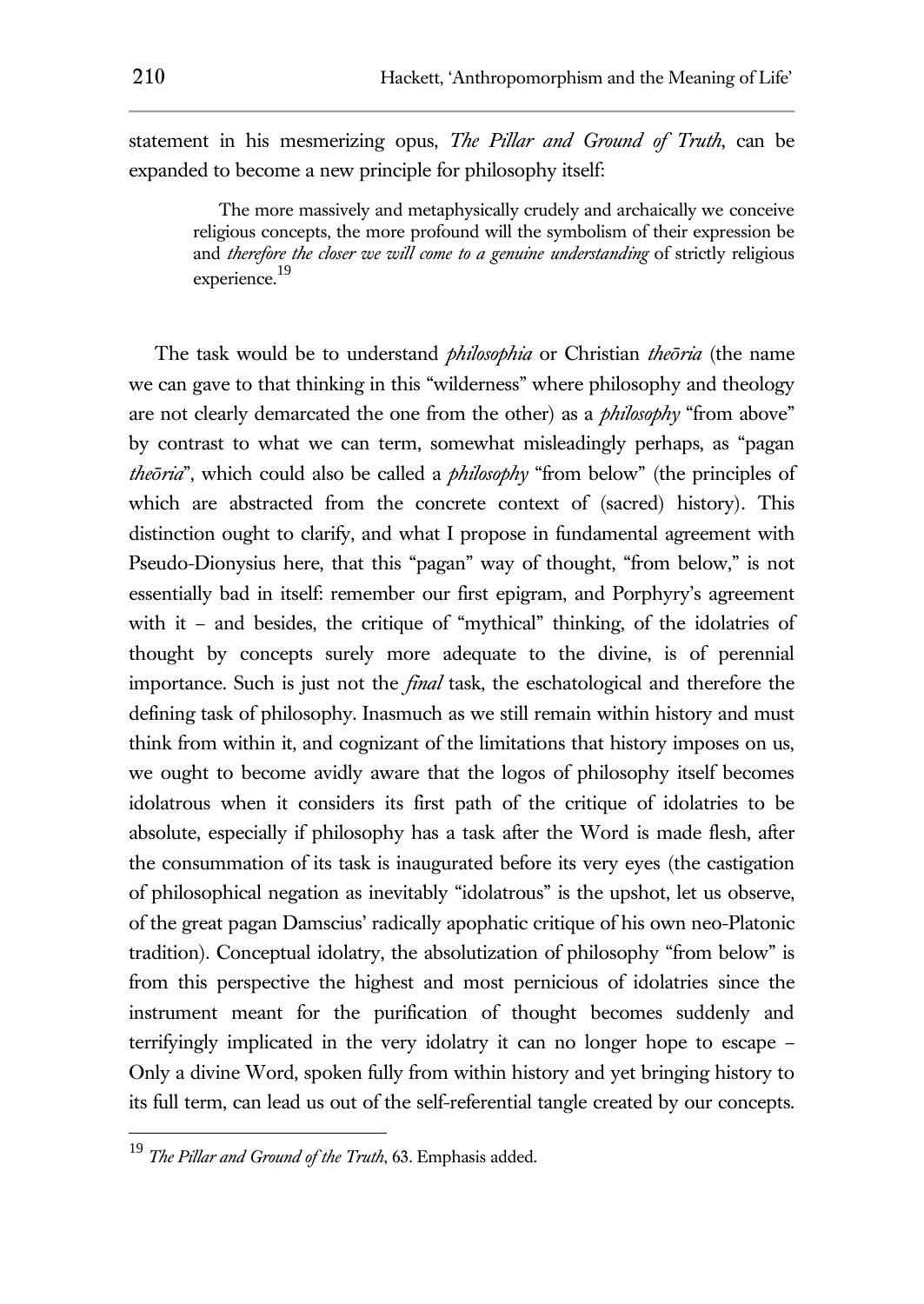As necessary as our concepts are, they only lead us away from the thing itself: with the dialectic of reason we sacrifice proximity (the "sacred" proximity granted by myths) for the sake of clarity and distance. The problem arises not only when this clarity and distance of purifying reason comes to be considered as a replacement for mythical proximity, and the foundation for a new "certainty" lost to reason since its foundational crisis in its initial separation and liberation from the myths, for the very same thing happens whenever reason considers its liberation from mythical thinking complete: think of the Church Fathers' critique of pagan philosophy *by reference to historical event* in the definition of dogma, which becomes exemplary in the Cappadocian debate with the Eunomians. Here the debate was precisely about whether the definitive revelation of God in Christ snapped the "pagan" link between the cosmos and the Origin of its intelligibility, as it did for the Arians, who considered the creation to be the product of an "instrument," the Son, who is in essence dissimilar from the Father.<sup>20</sup> It was irrational, and a crime against philosophical reason, and therefore idolatrous, to consider the Son, the *Logos* and creative principle of the cosmos, to be wholly on the divine side of the Creator-creature divide. The Cappadocian genius was to demonstrate how the infinitude and absoluteness of the divine nature was not compromised in the hypostatic descent of God (and therefore the ascent of man), but, to the contrary, was revealed to be all the more divine, since "the descent of God is the excess of power" and even that the "power of going against his nature" is the greater "proof" of the divine power itself.<sup>21</sup> It is in the *very flesh* of Christ that the Christian revolution of philosophical reason takes place. Given this, it is all the more important to take as of first importance that fundamental to the Christian revelation is its selfconception as the "last," that is, that it is the final word of God about himself, the *dénouement* and fulfillment of every human aspiration towards final truth, toward God. It is, in other words, absolute. To fail to understand this is to fail to understand Christianity and its specific *ratio*. The origins of the critique and

 $20$  On the pertinence of the patristic fashioning of orthodoxy in the Christological and Trinitarian debates to the iconoclastic debates and then to what will later become articulated at the font of modernity in the language of "nature" and "grace," see Christoph Cardinal Schönborn, *God's Human Face,* 3-13.

<sup>21</sup> I quote here St. Gregory Nazianzus, from his *Catechetical Oration* 24 (PG 45: 64).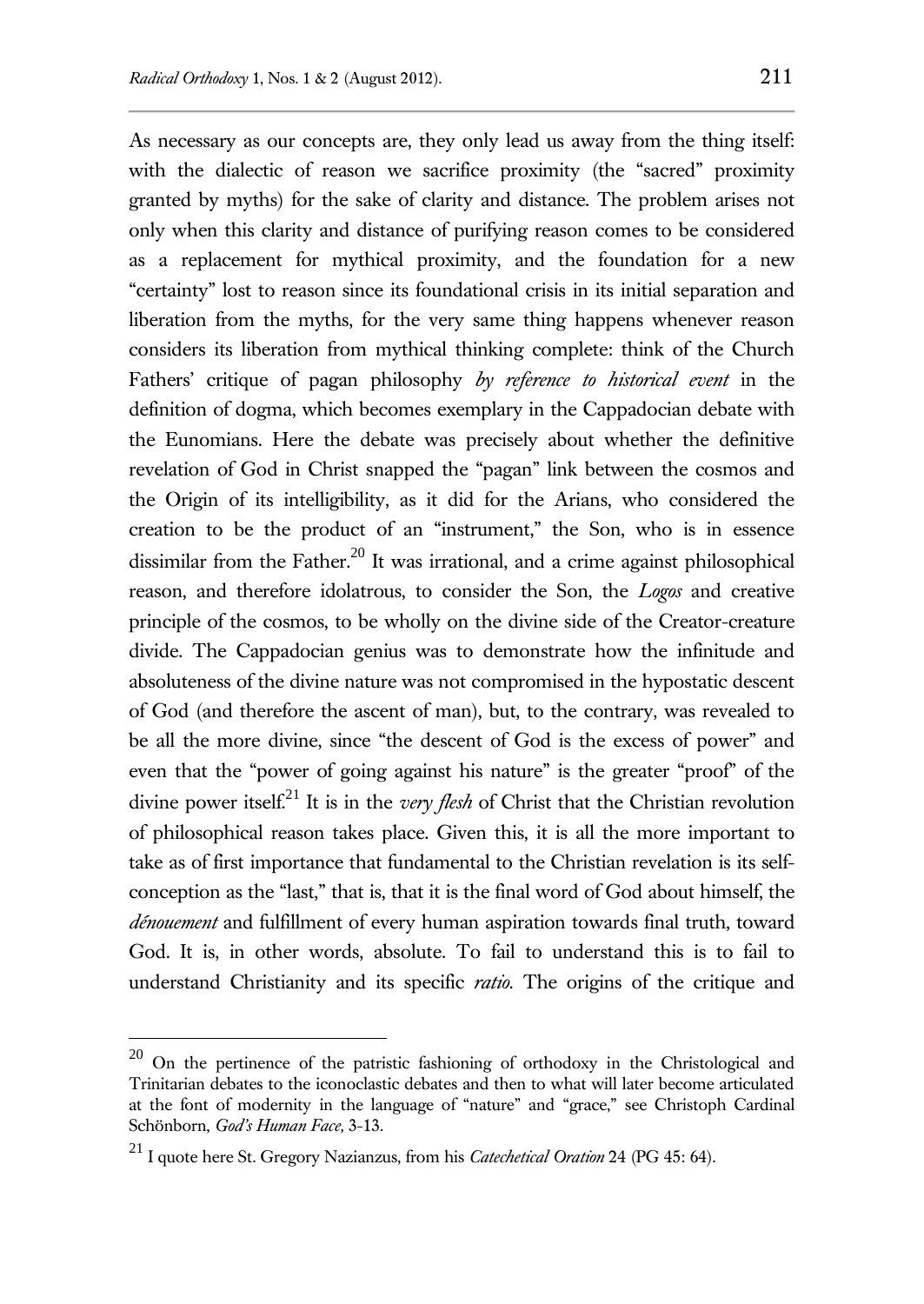*material refashioning* of philosophical concepts in revelation means that philosophy, the attempt of reason to say something definitive about man, must take such "absoluticity" into account – most especially when it seeks to understand itself. Eschatology, in other words, ought to play the role of the implicit and concrete horizon of our "first philosophy," our "metaphysics." What do I mean? Permit me to refer to Yves Congar's remarks about the importance of eschatology for ecclesiology from 1949 and expand them into a working principle for philosophy, once again:

Eschatology is becoming, in theological thought, once more what it is in scripture and the Fathers, *namely the true significance of history, a significance which, elucidating the whole mystery of the Church, acts as a ferment in the present order of things, and this order will only be understood fully in its final outcome*. This sense for the eschatological element is what is most lacking in ecclesiology since the sixteenth century. Without it, men looked on the last things not so much as the end and fulfillment of the entire order of creation, but as an accumulation of "things," somehow present behind the curtain of death and which could be studied like the "things" of the earth. They asked: *Quid sit ignis purgatorius? Utrem visio Dei sit per speciem?* [What is the fire of purgatory? Is the vision of God had through a concept?] Just as they inquired, in physics, into the nature of fire, or in epistemology into knowledge through a species. In short, they went in for a kind of physics of the last things.<sup>22</sup>

Such a confusion of ontological orders is equivalent to a literal reading of the Apocalypse of St. John. It is simply bad philosophy that permits such confusion. But I assert that it is bad eschatology that defines bad philosophy as much as it creates bad ecclesiology. The passage to be taken is from a "physics" of the last things, to a "meta-physics" of the last things, from the last things.

#### **4. Eschatology as First Philosophy**

So, what if one were to set himself to the task of answering the vexing question of the relation of philosophy and theology in the Christian tradition from the vantage of such a "last philosophy"? I contend that he would quickly

<sup>22</sup> Yves Congar, "Eschatologie," 463. Emphasis mine.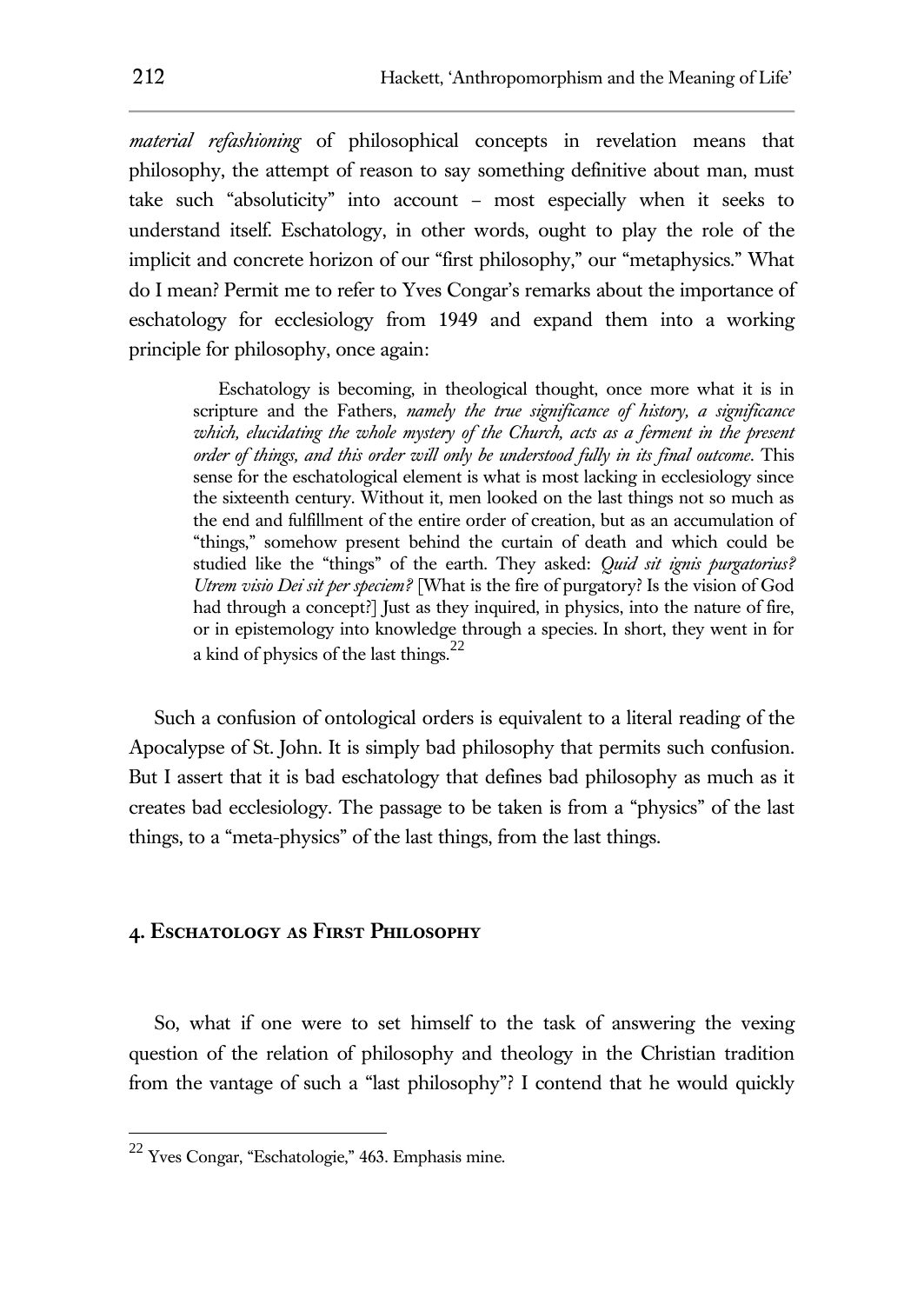find this question to be virtually insoluble. He would know, therefore, that, according to philosophy's own standards, he was on the right path. He could then propose to himself that it is the content of eschatology, understood as providing the first distinctions absolute for reason, that could cut a path through the thicket. This question of the proper relation of philosophy to theology here quickly becomes only a path into a much bigger and more elemental problem about the eschatological nature of reason itself.

#### **A. Thought Made Strange**

 $\overline{a}$ 

Eschatological reflection in this way leads to the strangest thought. I would like to articulate this thought by reference to Nietzsche. I find myself having to agree with Rudolf Carnap (of all people), the logical positivist, who, in his scathing critiques of Heidegger in his essay, "The Elimination of Metaphysics through the Logical Analysis of Language," as we all know, concluded that Nietzsche is the best metaphysician precisely because his philosophy was unfolded solely in a poetic register: if metaphysics is an inadequate substitute for art, Nietzsche "almost completely" avoids the confusion.<sup>23</sup> We could say something similar, if for fundamentally different reasons. Through exploring the question of philosophy from an eschatological starting point, one should conclude that philosophy itself ought to, and in fact irreparably does, function within an irreducibly figurative horizon. I would describe therefore the activity of reason itself as irreducibly metaphorical: meta-phor, which, when broken down into its fundamental etymological parts means simply "to transfer", or better, "to bear across", is actually a rather good description of the nature of philosophical conceptualization itself. In other words, metaphor is at the heart of reason; reason never really escapes the regime of the symbolic. This means that religious symbols are much more than material bearers of a transcendent rational signification that concepts can reach more adequately. This is an obvious result of a theological a priori that is unsurpassable: what I have described above as

 $^{23}$  Rudolf Carnap, "The Elimination of Metaphysics through Logical Analysis of Language," 60-81, esp. pp. 80-1.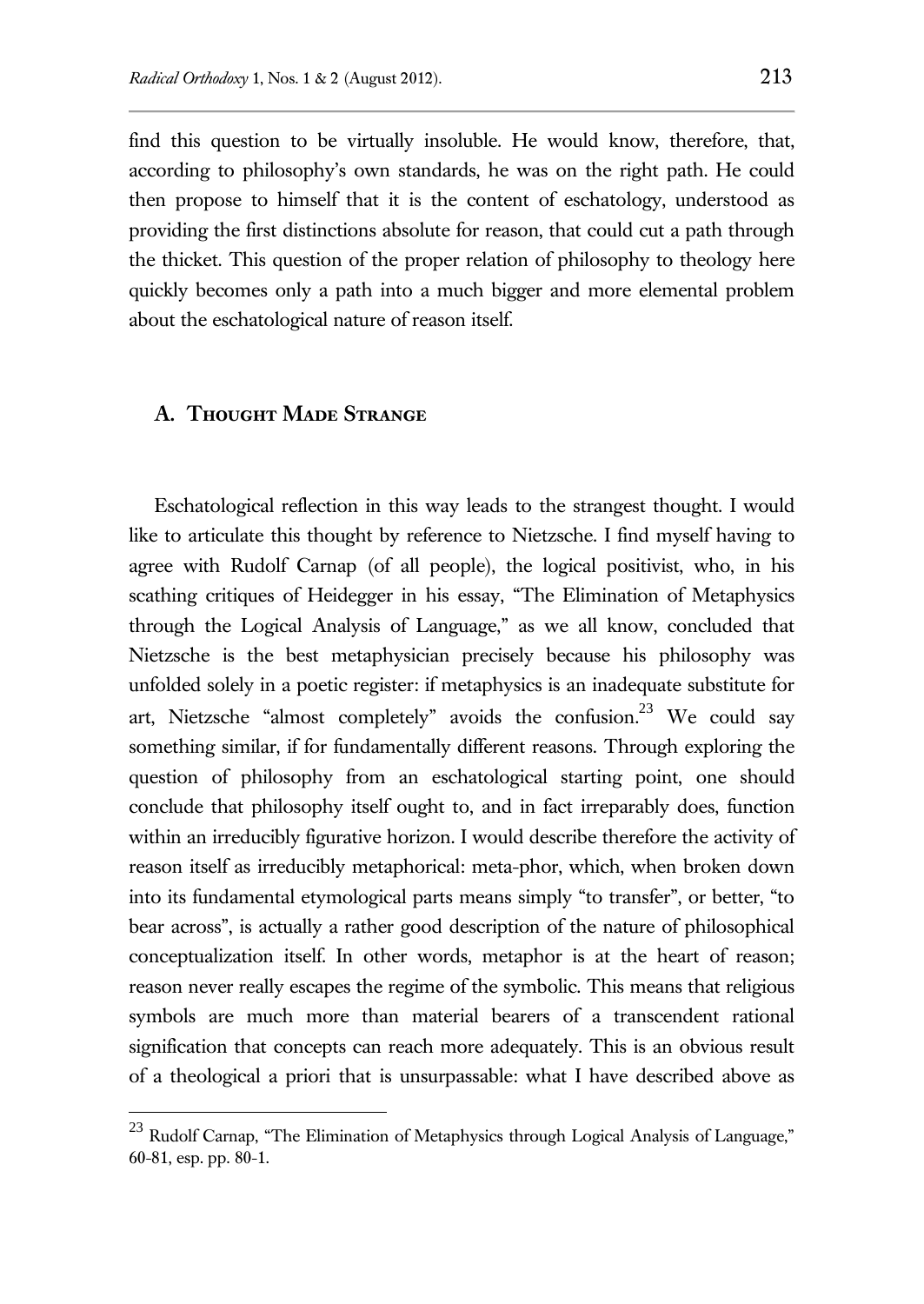revelation's absolute demand on reason. But understanding such a demand is the real challenge for philosophy today. Ricœur's famous epigram, that "the symbol gives rise to thought," accounts for much here, even if we would have to go beyond even Ricœur in order to do full justice to the radical rationality of the symbolic in the last horizon of eschatology, in the first utterance of the final word for philosophy.<sup>24</sup> But what of Ricœur's other epigram, that "between absolute knowledge and the hermeneutics of witness, it is necessary to choose"?<sup>25</sup> Is the claim or at least commitment to revealed truth as absolute equivalent to "absolute knowledge"? The answer lies, again, in eschatology, that is, in the a priori commitment to the apocalypse of truth in history, inasmuch as it provides the distinction as its appearance as absolute and last, is yet only in inaugural form. Here hermeneutics becomes the reception of this paradoxically inaugural-and-waiting-to-be-consummated truth, involving the invisible "call," if you like, and its manifestation in the "response" of absolute commitment to its still hidden absoluticity within history, indeed as the very meaning of history itself. But again, this means that the action of holiness in the world is the enactment of the truth and therefore the (highest) evidential power of the truth as far as Christianity is concerned.<sup>26</sup> Isidore of Seville, in his *Etymologies*, put it this way: "A philosopher is one who has knowledge of divine and human matters and follows every path of living well (*Etymologies*, VIII, vi, 1). And hence, that which Ricœur sought by way of the hermeneutical prioritization of metaphor and symbol is realized only by way of the incarnation of final truth that the life of sanctity manifests in the world, and hence the priority of "absoluticity" over hermeneutics, which follows after it. And this means that the definition of the ever-elusive "naïveté" sought by philosophy is simply the unification of word and deed, doctrine and life. Philosophy, as the path of human life, starts where such a naïveté is materialized.

<sup>24</sup> Paul Ricœur, *The Symbolism of Evil*, conclusion, 347-ff.

<sup>25</sup> Paul Ricœur, the final line of "L'herméneutique du témoignage," 35-61. Cf. also his essay "Appropriation," in *Hermeneutics and the Human Sciences*, 193, which simply drops the word "witness" from the above quotation. Likewise: "Between finitude and absolute knowledge it is necessary to choose" ("Hermeneutics and the Critique of Ideology," *Hermeneutics and the Human Sciences*, 74).

<sup>&</sup>lt;sup>26</sup> Hence Christ's words in Matt. 7:14 and parallels: "By their fruits you shall know them." Cf. Hans Urs von Balthasar, "Theology and Sanctity," 181-209.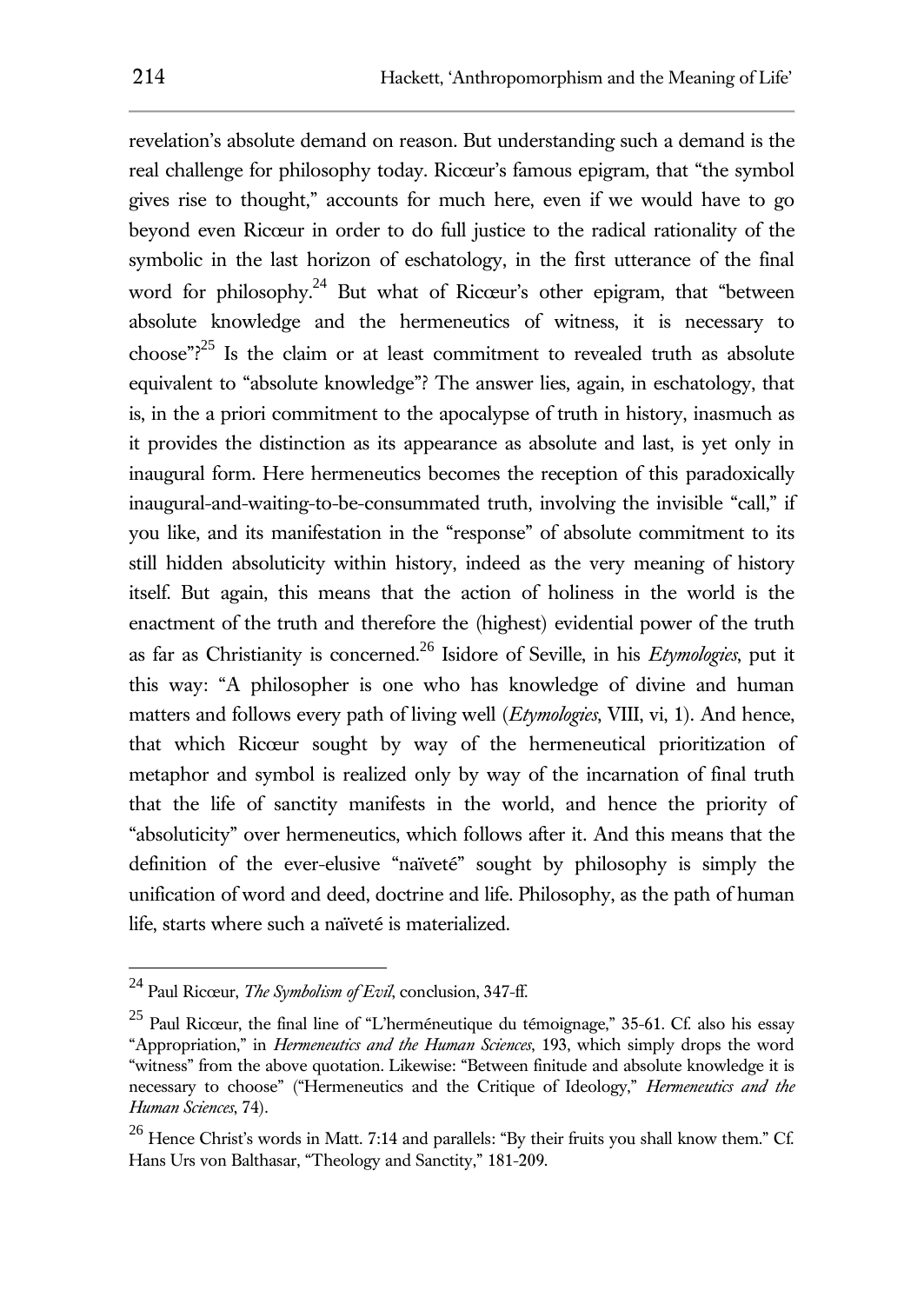### **B. A Valuable Duplicity of the Platonic Revolution**

The metaphorical process of conceptualization can be seen in Plato's paradigmatic philosophical transposition of the concept of *theōria*, which, as Andrea Nightingale has suggested, originally was the word for a religious pilgrimage culminating in a sacred spectacle. The concept depends, for its own conceptual force, wholly on the power of the original, "ordinary" (or rather, "extraordinary") meaning of the word.<sup>27</sup> Philosophy, in its initial "pagan" mode of conceptualization, is here discovered to be parasitic: the elevation of philosophical conceptualization to primacy depends on the covering over of its own meta-phorical origin. Its roots lie in another order. And further, such conceptualization, as I just indicated, is a metaphorical process itself: involving the transfer of meaning from one realm to another; conceptualization is itself simply the passage from the better known to the lesser known – a looking at something *by means of* something else (did not Aristotle already describe the most genuine method of reason in precisely these terms?<sup>28</sup>). Paradoxically, then, the most direct thought *is* indirect thought. The metaphorical process disclosed as absolute is found even at the heart of "pagan" *theōria*, in its self-emancipatory critical turn toward myth. Pagan "theōria" is the passage of reason from *mythos* to *logos*, of which we are all familiar through textbook descriptions of pre-Socratic philosophy, where reason was first "emancipated" from the stultifying darkness of the anthropomorphic veils in the myths. It no doubt was. But when such a passage is absolutized, that is, when it is what it is apart from any further possible apocalypse of the truth, even a final apocalypse, then truth is considered to be most adequately found by concepts; truth becomes reduced to a mere logos, a

<sup>27</sup> Andrea Wilson Nightingale, *Spectacles of Truth in Classical Greek Philosophy,* 1-39.

<sup>28</sup> Cf. Aristotle, *Physics*, Bk. 1, 1, 184a.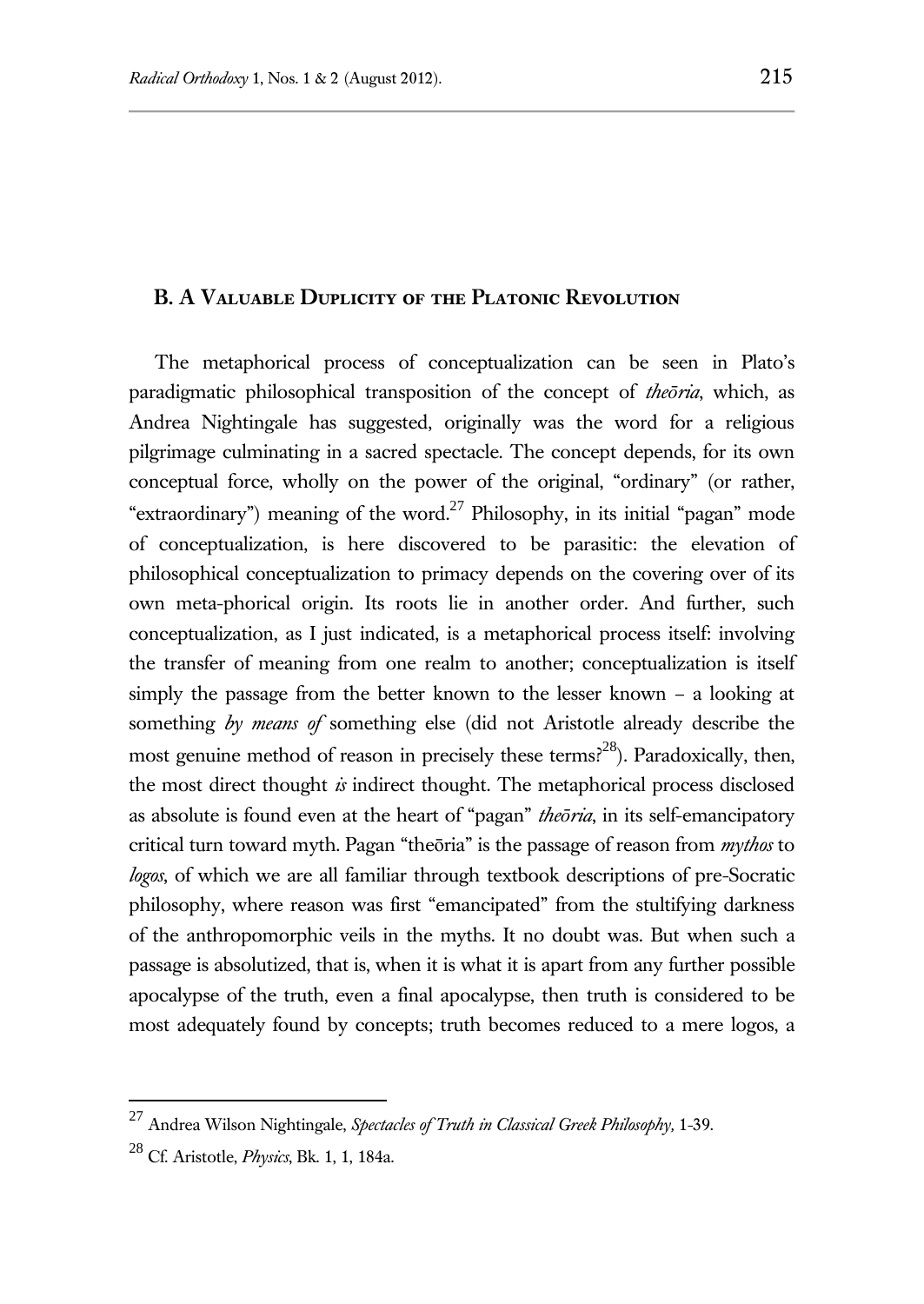concept, a speculative abstraction.<sup>29</sup> For what I think to be evident reasons (deriving from the apocalypse of truth in the Word made flesh of eschatology) we should begin a reversal of this process, a return to the original primacy of the symbolic and figurative register, where reason is at its most potent. Here philosophy does not bracket revelation – philosophy is only as good as its metaphysical assumptions – but rather *wholly* assumes revelation as the final word and therefore the starting point for an adequate philosophical orientation to the world. Philosophy therefore achieves its proper integrity and "autonomy" like everything else does, that is by receiving its own tasks from what revelation gives to thought. And that which revelation first gives to philosophy is an eschatological horizon, i.e., history, albeit a history between the inauguration and consummation of the Kingdom of God. If theology seeks to articulate the intelligibility of revelation, philosophy subsequently asks after the meaning of this intelligibility itself as the last word and therefore first truth of reason itself. One would find that eschatology, first as a fundamental horizon for thought and then also in its fundamental content (from the starting point of the resurrection of Jesus Christ from the dead, which means that the end or *telos*, the final meaning of history – the *apocalypsis* of the *mysterion* – has already appeared in the middle of history, *as* a strange and startling fragment of history), is actually itself the sufficient condition at least for the distinction between philosophy and theology as two "ultimate" discourses that can exist irreducibly if also from time to time strangely overlapping and seemingly blending into one another. Their fullest encounter is found in what Jean-Yves Lacoste has rightly termed a "wilderness."<sup>30</sup> But such a proper awareness is hardly the most significant, as reason at its most densely rational. In short: if one were to take eschatology, as examined and described by theology, as the fundamental orientation for thought, then one must think the primacy of image, symbol and narrative, the fundamental modalities of the historical regime, as philosophically most significant. One must in other words be prepared to think the "mythic" in a wholly new way: in this "absolute" order where "myth becomes fact", where

<sup>&</sup>lt;sup>29</sup> Is philosophy, defining itself as the realization of the mythic quest but only by veiling over its hidden figurative processes, not in danger here of falling prey to what Whitehead called the "fallacy of misplaced concreteness"?

<sup>30</sup> See, for example, his preface to *La phénoménalité de Dieu*, 9-11.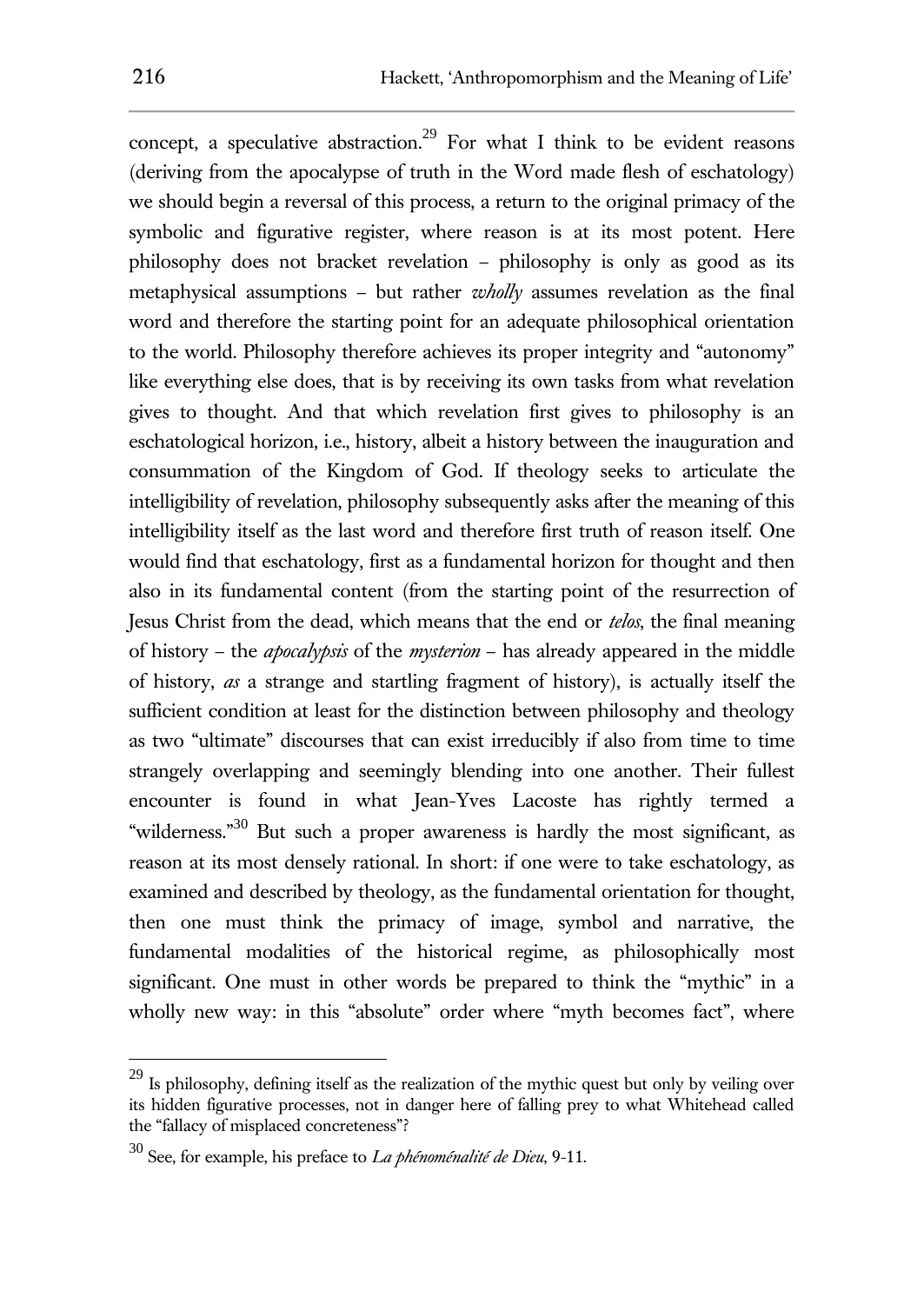logos takes on flesh, the historical always only in an ever-greater way exceeds the order of reflection and of speculation. The apocalypse of truth performs an eschatological reversal where philosophy is turned inside out. Or better: eschatology reveals that such a reversal is the end of philosophy anyway: so actually the "pagan" situation where a pagan mythos gives way to a pagan logos is eclipsed. It is accepted, and even radicalized, for its elevation of the question of truth in itself as the central human question, but critiqued for its reduction of truth to its own *conception* of it. Does not the resurrection of the Word made flesh require even philosophical reason itself to submit to a new primacy of *incarnate* word? The resurrection is the justification of philosophy, as well as the call for a new vocation for reason. For here philosophy must now inquire into the meaning of this eschatological revolution for reason itself (theology, on the other hand  $-$  *if* we continue to find it useful to retain the modern distinction  $$ seeks simply to explicate the *content* of revelation).

What is the structure of truth in this new order, where the Logos is immersed in and elevates the mythic, the material, the earthly to new heights? We could make a first approach by observing that Hans Blumenberg, with his "metaphorology," takes us to the limits of "pagan" philosophy as defined by the emergence of a free *logos* from a constraining *mythos*. For Blumenberg, the philosophy of "nonconceptuality" (*Unbegrifflichkeit*) investigates the metaphorical/historical origins of concepts. For him the key metaphors that perennially haunt the pages of philosophy bear a "half-conceptual" status that reveals traces of the "life-world," the pre-rational origin of all signification. Blumenberg's philosophy of metaphorics hallows and underwrites the simple narrative of *Logos vom Mythos*. With the historical revelation of God, philosophy is elevated beyond such a limited narrative; here *logos* and *mythos* are, in themselves, seen to be on the same side of "idolatrous" reasoning in need of transfiguration (even as such "need" is only clearly seen after the event of revelation). Revelation nevertheless offers philosophy a new task in the eschatological horizon created by the Word made flesh: here philosophy seeks to understand the new structures of reason, of meaning and truth that the events of revelation have created for the world. In the disclosure of the world's destiny, philosophy finds a new vocation: to plumb the unfathomable depths of incarnate reason. If Blumenberg offers a "metaphorology," seeking to discern the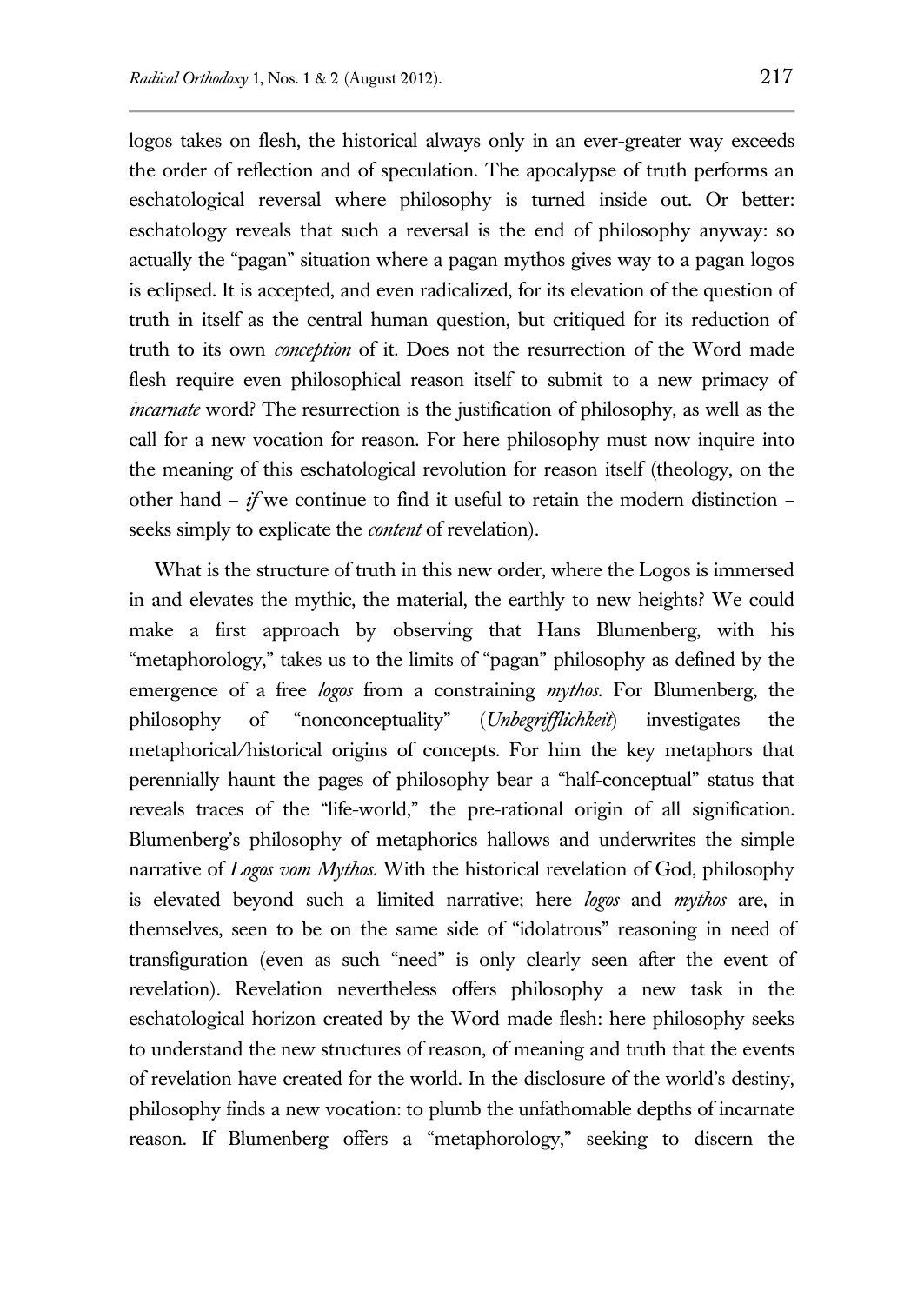metaphorical origins of philosophical concepts, and therefore their limitations and historicity, then the new vocation of philosophy is beyond such limits. Though finding it immensely valuable in itself, the reverse is the case for Christian *theōria*: not a –logy or science of metaphor but a reversal is required, a reasoning as meta-phor, a reasoning the principle of which is the *eschatological transposition of thought*; the transfer of meaning of the metaphorical process is discovered as more basic to reason itself. The challenge for philosophy is that definitive and universalizable events have made history the locus of an evergreater realism, for which, paradoxically, figurative expression is more rationally adequate.

#### **C. Philosophy after the death of the concept**

Resurrection follows death. The "concept" of apocalypse, a concept that breaks every conceptual constraint, is the name for this passage of reason itself. The ancient genre of apocalyptic is a form of writing meant to embody the disclosure of the heavenly secrets behind earthly events in history, revealing the "mystery," that is, God's providential designs – *oikonomia* – behind the enigma of history, which are unintelligible apart from such a disclosure. As such apocalypse, as mystery, as the disclosure of absolute truth in the ever-greater enigmatic form of symbol and metaphor, is alone sufficient to the "literal" truth of things themselves.

One way to speak of this new reasoning, after revelation and from the oracles, this last philosophy, is to call it a "new mythic" reasoning. Perhaps we could also use St. Paul's term, from his letter to the Romans (12:1), of "logikê latreia": reason (*epistême*) here finds itself to be one with worship (*doxa*), where the word comes to be embodied in the flesh; the origin and end of the task of thought is found in the practices of *latreia*, the liturgical offering of the material world to God through human lips and human hands.<sup>31</sup> Sacrifice is the paradigm

<sup>31</sup> I am indebted here to the Pope's all-too brief indications in the second volume of his *Jesus of Nazareth*. Cf. Pope Benedict XVI, *Jesus of Nazareth, vol. 2: Holy Week,* 236-7.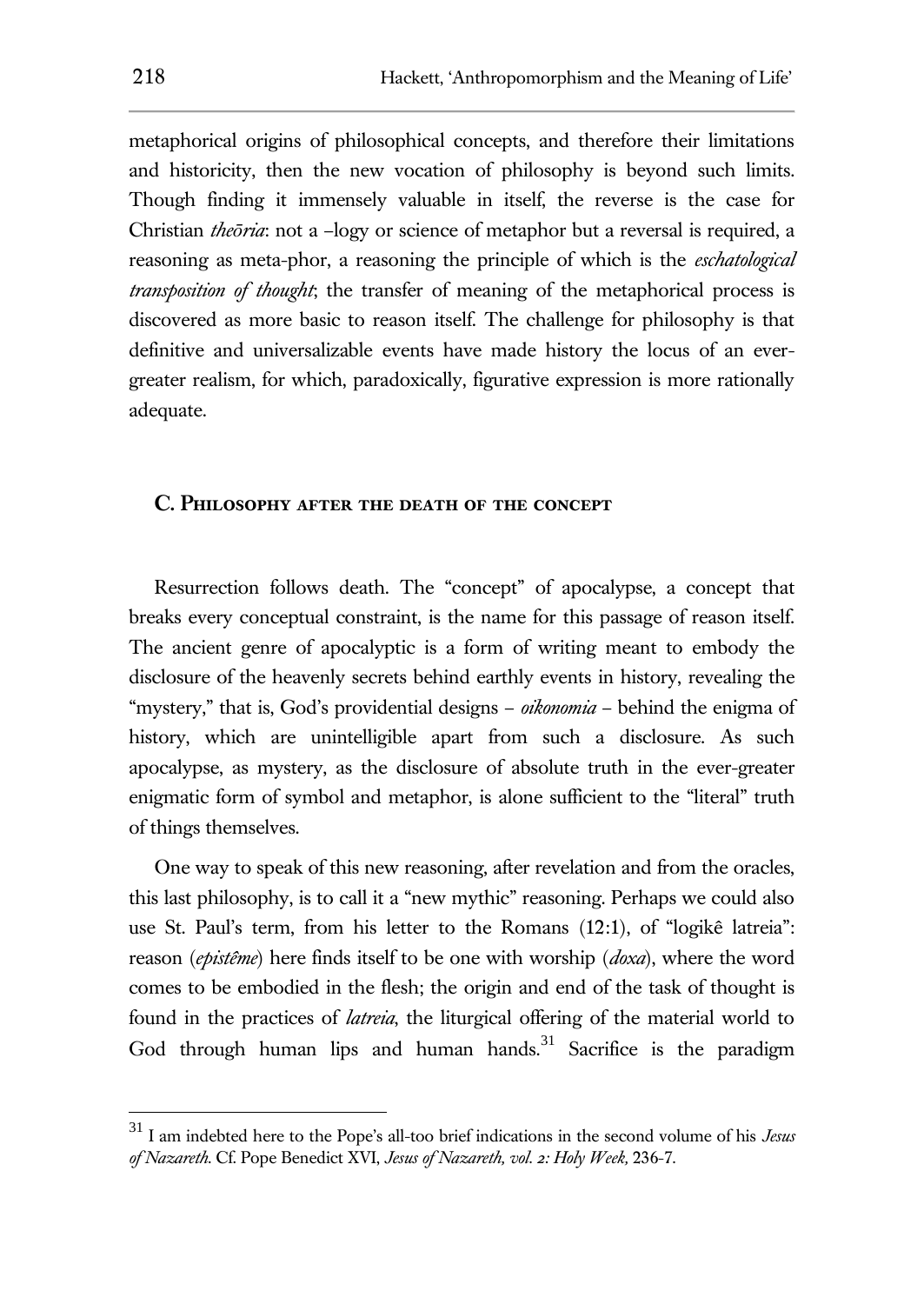philosophical act.<sup>32</sup> Here *doxa* is no longer merely the "opinions" of the myths or various schools, but instead itself exceeds *epistême*, relativizing it by virtue of its realization of the union of life (*vita*) and word (*doctrina*): *ortho-doxa* recovers its primal sense, not simply "right opinion", but rather a "straight path" (*orthos*) to "glory" (*doxa*). <sup>33</sup> Liturgy becomes the act through which the philosophical task of saying the essential, where life becomes transparent to word, is realized. The human task par excellence, which philosophy claims to be, is *logiké latreia*, to make of one's entire self a word of praise to God – to saturate the life one lives in the body with the divine word, thereby bringing the body and the entire material order to a new union with the heavenly and spiritual, even to the point of manifesting the invisible world to come, already, from within the present order of things.

In these summary reflections, I only come to end here, at the eschatological beginning for thought. I conclude, like Simone Weil, that sanctity is the place where philosophy's insoluble questions can become soluble, not by answers so much as through the realization of the human vocation towards truth:

Human life works in such a way that most of the problems that are posed to all men without exception [that is, precisely, the problems peculiar to philosophy] are insoluble outside of sanctity.<sup>34</sup>

In sanctity, I conclude, the human aspiration for truth, even divine truth, is realized. Yet here what we understand to be the meaning of knowledge and truth must be fundamentally transformed, in an analogous way to the passage from pagan to Christian *theōria* or from concepts to images. Here knowledge is

<sup>&</sup>lt;sup>32</sup> The transformation of sacrifice that resulted from the Judeo-Christian "conquest" of the Hellenistic world, bringing to fulfilment the fundamental impulses of classical philosophy, only *underlines* this very point. One would have to compare this view with Guy Stroumsa in his remarkable book, *The End of Sacrifice*, esp. ch. 3, 56-83. The difference, here, is between a view that sees Rabbinic Judaism as the ultimate lens through which one reads the phenomenon (Stroumsa), or that of Christianity, particularly the liturgical offering of the Eucharistic sacrifice.

 $33$  For a further elaboration of this archaeological recovery of the concept of "orthodoxy," see my *Philosophy from Oracles*, ch. 4, 130-63.

<sup>34</sup> *Cahiers*, vol. 3, 298. Text in brackets inserted.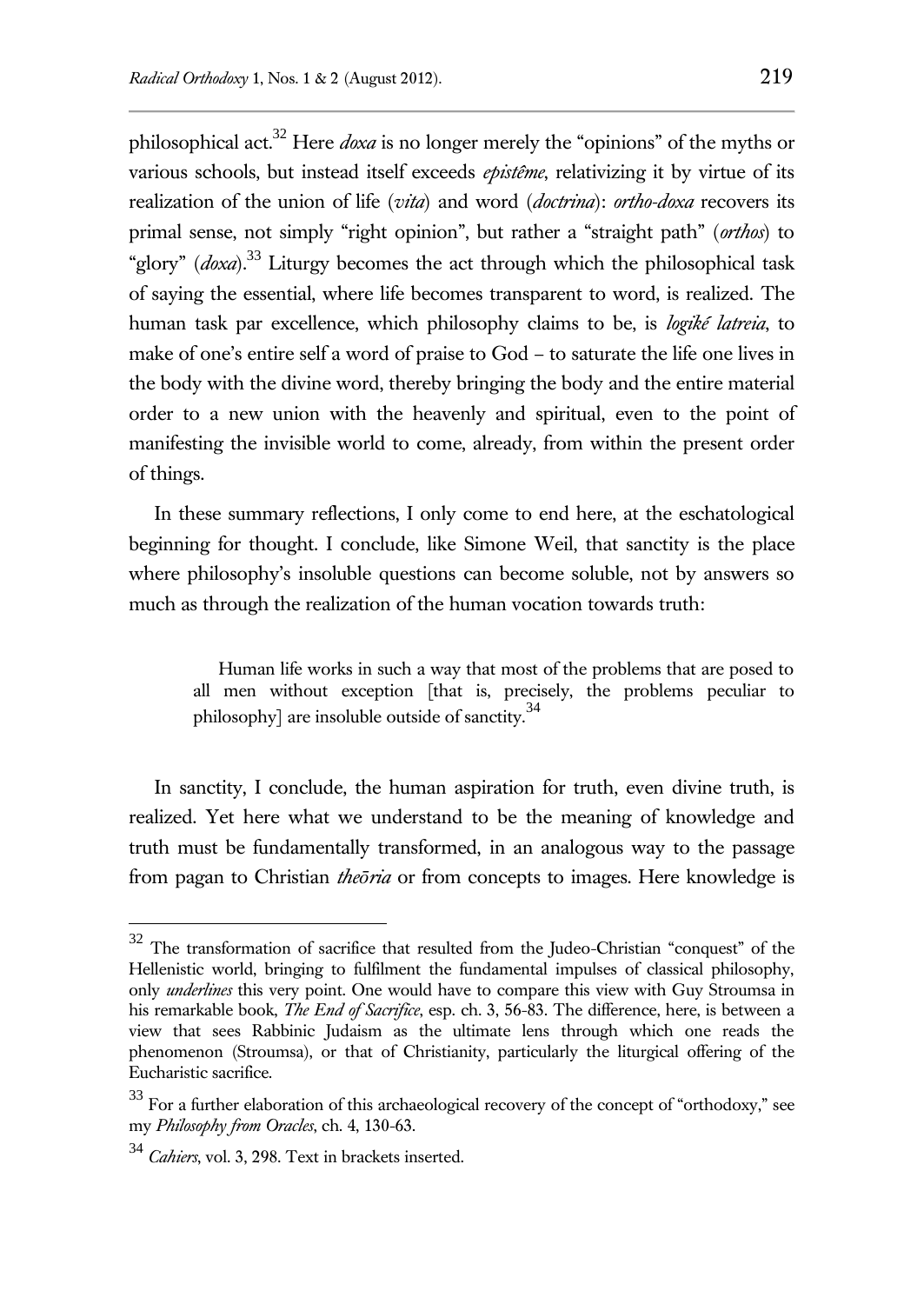not first a conceptual grasp, but rather a creative immersion in the transcendent truths themselves. Truth and knowledge of absolute things, of divine things in the event of their apocalypse, are, within history, very far removed from what *mere* philosophy itself considers truth and knowledge to be (a clear idea, a conceptual grasp, an adequation, unconcealedness, etc). This truth, this new approach to truth, has hardly yet been attempted by philosophy. When we deny the philosophical significance of an inaugurated eschatology, we finish with Hegel on the one hand, for whom the end of history arrives through speculative reflection, and Nietzsche on the other, for whom, as Didier Franck points out, the eternal return of the same is meant definitively to replace the resurrection of the dead as the justification of  $God^{35}$  – that is, we end with either the ultimate denial of the possibility of a final and definitive word being uttered (hence nihilism), or a "realized eschatology", which is impotent against nihilism's absolute rejection of being's final meaningfulness.<sup>36</sup> It is interesting that despite their differences, Nietzsche and Hegel both fully agree that the eschatological hope in the resurrection of the dead has absolutely no philosophical pertinence. In fact, it could probably be shown that the history of modern philosophy is the history of attempts to evade the requirements of ortho-dox eschatology. We could describe the modern turn in philosophy, whether a subjective turn or the linguistic extension of it, as fundamentally rooted in the refusal of the pertinence of eschatology for philosophy. This is precisely, of course, what happened, at the birth of the modern university in  $13<sup>th</sup>$  century Paris: philosophy became the science of reason itself, which it did precisely by erasing the eschatological horizon of theology from its account of reason. Philosophy was no longer at its most philosophical – the "straight path" (ortho-doxy) of Christ (as it remains in the 14<sup>th</sup> c. *The Life in Christ* of Byzantine thinker Nicholas Cabasilas, and even still in the West in Erasmus' works, which were a desperate attempt to recover what was lost). We could observe that this transformation at the origin of modernity repeats the ancient Greek one of the emergence of a purified and abstracted *logos* from the narrative horizon of the myths. However, eschatology,

<sup>35</sup> Didier Franck, *Nietzsche et l'ombre de Dieu*, part six, 375-ff..

<sup>36</sup> For these last remarks see Jean-Yves Lacoste's interview with Tarek Dika and Chris Hackett, in the collection *What is Living and What is Dead in Phenomenology? Interviews* (Forthcoming).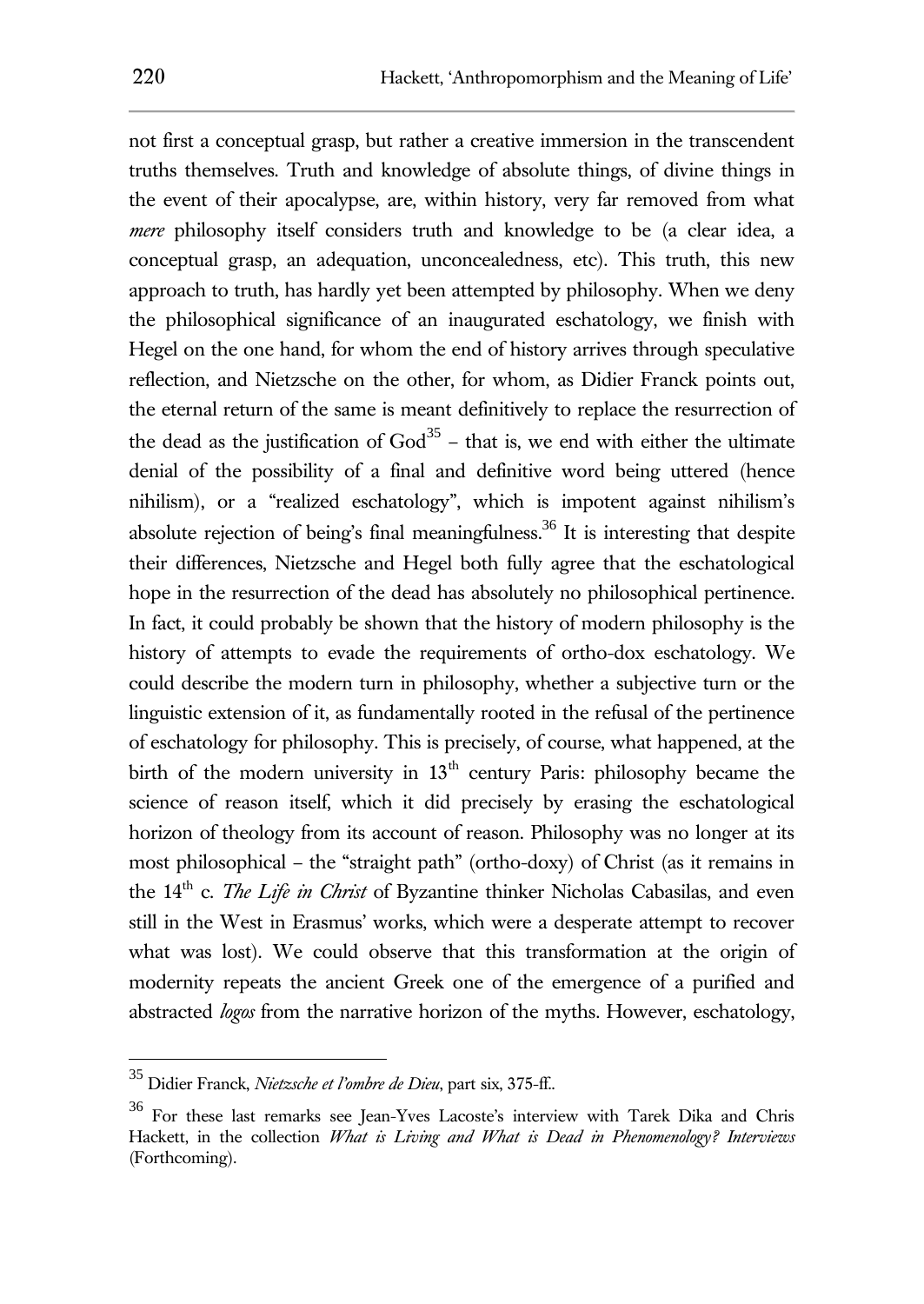philosophically considered, would suggest that the better-known (*notior*) aspects of experience on earth (the "already") are grounded in and conditioned by the "lesser known" of divine revelation that comes from heaven that we receive paradigmatically (and therefore in a determinative way) by way of the biblical horizon of narrative, symbol, metaphor and parable. The goal and hence origin of every meaning, value and truth is the consummation of heaven and earth in a world without end of resurrection life (the "not-yet"). Here the "last word" is the "first principle" for thought. Christian *theōria* must be able to hold the already and not-yet of absolute truth together without collapse. Such a structure of antinomy is definitive of reason for it is only there, in the hope that incarnates truth in a life lived, that the path of Christian *philosophia* is revealed.

#### **5. The symbol sanctifies thought**

 $\overline{a}$ 

Both Zeno and Kant observed a similar thing with their radical critiques of pure reason: the regime of conceptuality leads to irreducible contradictions when concepts are expanded and elevated to the level of eternal verities broken off from their origins in the *humus* of empirical experience.<sup>37</sup> Philosophical concepts, when made absolute, become feeble and irreconcilable with one another. Let me suggest then that my conclusion here is therefore rather Kantian (I confess I continue to find this startling): practical action is the proper place of reason.<sup>38</sup> The greatest thought, the most far reaching and penetrating thought, is embodied thought; the flesh of metaphor, symbol and narrative continues to speak more and further where purified abstractions have long become impotent. Put another way, the proof or justification of truth is found in its embodiment in life. Think of, finally, Kant's fundamental distinction between the understanding (*Verstand*) and reason (*Vernunft*): If the task of the understanding is to unify the disparate aspects of experience into a coherent world, reason, the metaphysical

<sup>37</sup> See Nietzsche's comments in his *Philosophy in the Tragic Age of the Greeks*, 84-8.

<sup>38</sup> I intend this with heavy Blondelian overtones: that is, action as a unificatory and selftranscending movement which is the playing out of reason (a reality with a heavenly term) in the material realm (thus disclosing its destiny) and which unfolds in the narrative of the desire at the base of every thought and act of will, aspiring towards the meta-phorical unity of word and flesh.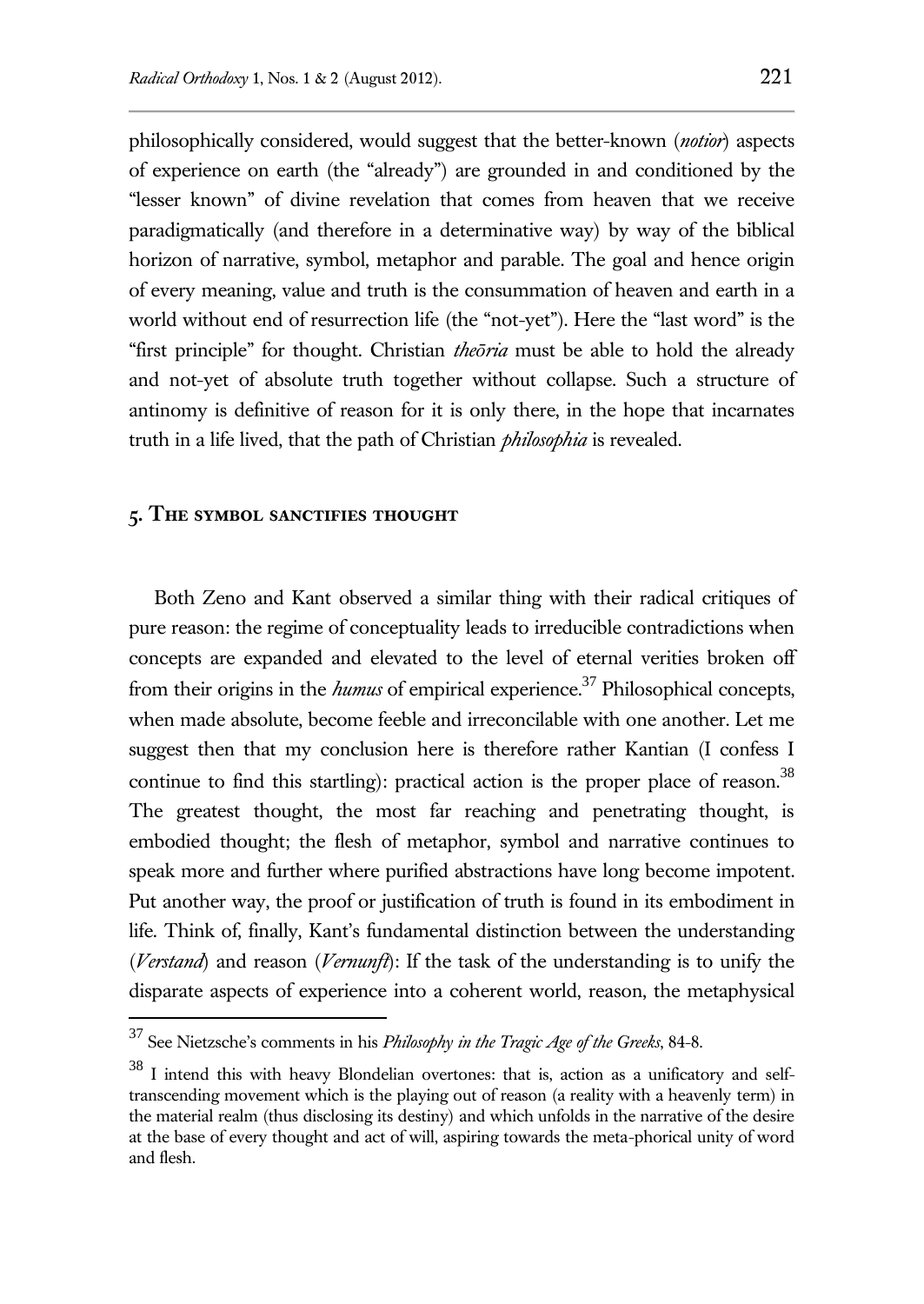"faculty," lies wholly outside of the world in its quest for unconditioned principles. In light of this, as Rémi Brague has recently pointed out, in his third critique Kant comes, at least to a degree, to resolve this dualism on which his critical philosophy turns.<sup>39</sup> Here he comes to see beauty as a "symbol of morality," a sort of incarnate manifestation of the moral law, the unconditioned principles of reason, which cannot be conceptualized by the understanding. For Kant the fact that we can experience a disinterested pleasure before the beautiful shows that these two parts of us, that heavenly part that resides in the world of eternal verities and the earthly part immersed in the world of the senses are reconcilable and indeed meant for each other. What Kant anticipates here, I suggest, is the proper passage of reason in the sanctity of thought: the passage is the way of the symbolic which bears the reality that it signifies if only in an impenetrable way, that is, a way fit for the divine and sacred things themselves. Kant anticipates an expansion and intensification of rationality, even, one could argue, in a quasi-eschatological manner. So what can philosophy say? Brague expressed the upshot of all this in following way, and here I will conclude: for now we humans reside only in the forecourt of reality. Yet even so, our presence in the forecourt teaches us that we are indeed welcome in the house.<sup>40</sup> Let me extend the metaphor: the path from forecourt across the threshold is by way of the host, who shows us the way: *philosophia Christi*.

## **Bibliography**

- Aristotle, *Metaphysics*, *The Complete Works of Aristotle*, Vol. 2. Edited by Jonathan Barnes. Princeton, NJ: Princeton University Press, 1984.
- Aristotle. *Physics*, *The Complete Works of Aristotle*, Vol. 1. Edited by Jonathan Barnes. Princeton: Princeton, NJ: Princeton University Press, 1984.
- Balthasar, Hans Urs von. "Theology and Sanctity," *Explorations in Theology* vol. 1. San Francisco: Ignatius Press, 1989, 181-209.

<sup>39</sup> *Les ancres dans le ciel*, 28-9.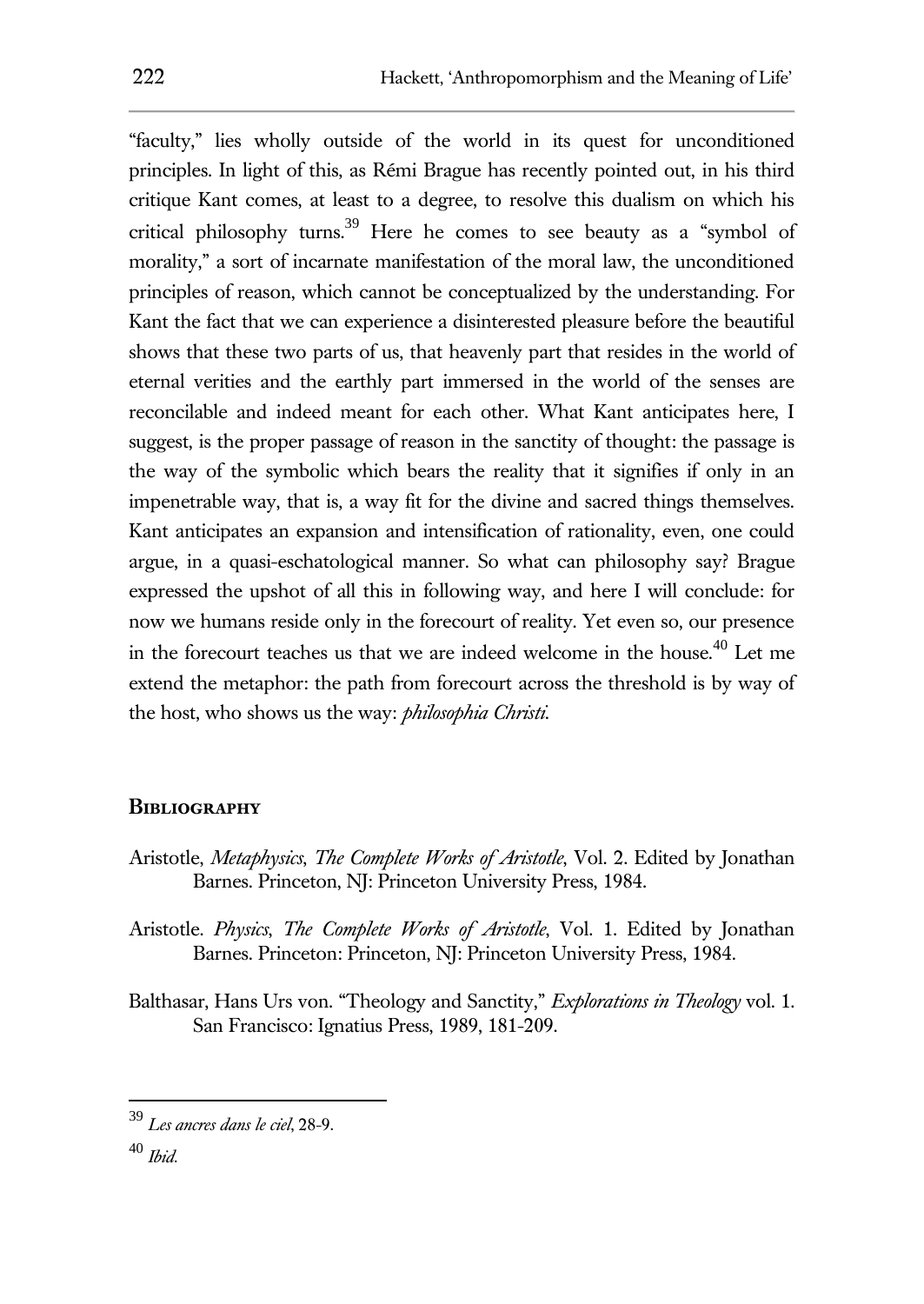-----*. The Glory of the Lord*, vol. 6: *The Old Covenant*. Translated by Erasmo Leiva-Merikakis and Brian McNeil, C.R.V. San Francisco: Ignatius Press, 1991.

Benedict XVI, *Jesus of Nazareth, vol. 2: Holy Week: From the Entrance into Jerusalem to the Resurrection.* San Francisco: Ignatius Press, 2011.

Brague, Rémi. *De Dieu des chrétiens et un ou deux autres*. Paris: Flammarion, 2008.

-----. *Les ancres dans le ciel : l'infrastructure métaphysique*. Paris: Seuil, 2011.

- Carnap, Rudolph. "The Elimination of Metaphysics through Logical Analysis of Language." Translated by Arthur Pap. In *Logical Positivism*. Edited by. A. J. Ayer. NY: Simon and Schuster, 1959, 60-81.
- Cohen, Daniel. *Formes théologiques et symbolisme sacre chez (Pseudo-)Denys l'Aréopagite*. Bruxelles: Editions Ousia, 2010.
- Congar, Yves. "Eschatologie," *Revue des sciences philosophiques et théologiques* (1949).
- Franck, Didier. *Nietzsche et l'ombre de Dieu*, Paris: Presses Universitaires de France, 1998.
- Florensky, Pavel. *The Pillar and Ground of the Truth*, trans. Boris Jakim. Princeton, NJ: Princeton University Press, 1997.
- Guardini, Romano. *Welt und Person*, Würzburg: Werkbund, 1939.
- Hackett, William Christian. *Philosophy from Oracles: Meditations on Last Philosophy*. Dissertation, The University of Virginia, 2011.
- Husserl, Edmund. *Logical Investigations*, vol. 1, trans. J. N. Findlay. NY: Humanities Press, 1970.
- Lacoste, Jean-Yves. *La phénoménalité de Dieu : Neuf études*. Paris: Cerf, 2010.
- Marion, Jean-Luc. *Certitudes négatives*. Paris: Grasset & Fasquelle, 2010.
- -----. *Reduction and Givenness*. Translated by Thomas A. Carlson. Evanston, IL: Northwestern University Press, 1998.
- -----. *Sur le prisme métaphysique de Descartes*. Paris: Presses Universitaires de France, 1986.